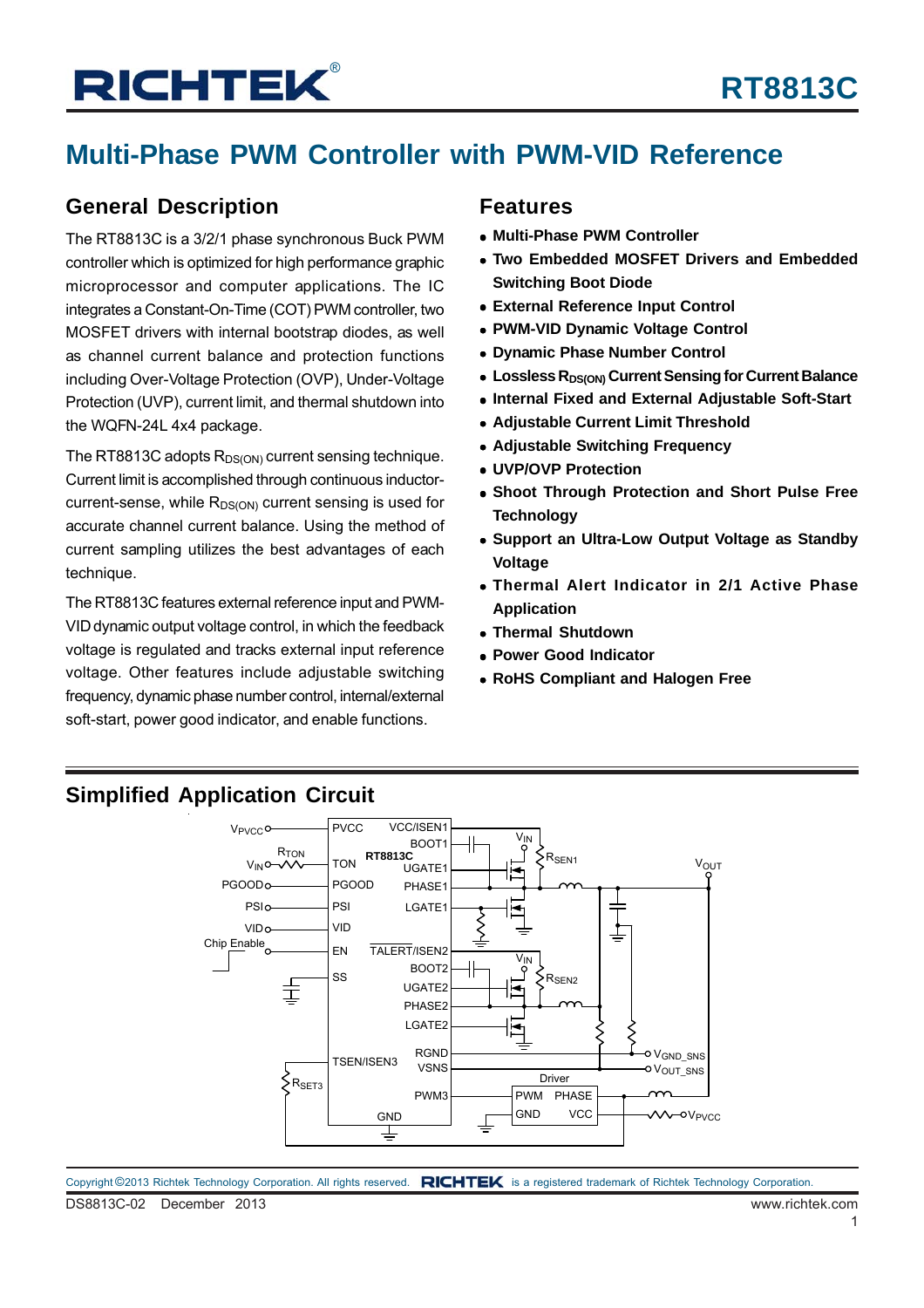

## **Applications**

- CPU/GPU Core Power Supply
- Notebook PC Memory Power Supply
- Chipset/RAM Power Supply
- Generic DC/DC Power Regulator

## **Ordering Information**

RT8813CDD

Package Type QW : WQFN-24L 4x4 (W-Type) (Exposed Pad-Option 1)

Lead Plating System G : Green (Halogen Free and Pb Free)

Note :

Richtek products are :

- RoHS compliant and compatible with the current require ments of IPC/JEDEC J-STD-020.
- Suitable for use in SnPb or Pb-free soldering processes.

## **Function Pin Description**

## **Marking Information**

| 27=YM<br>DNN |
|--------------|
|              |

27= : Product Code YMDNN : Date Code

## **Pin Configurations**



WQFN-24L 4x4

| Pin No.           | <b>Pin Name</b>   | <b>Pin Function</b>                                                                                                                                                                                                                                                                                                                |  |  |  |
|-------------------|-------------------|------------------------------------------------------------------------------------------------------------------------------------------------------------------------------------------------------------------------------------------------------------------------------------------------------------------------------------|--|--|--|
| 1                 | BOOT <sub>1</sub> | Bootstrap Supply for PWM 1. This pin powers the high-side MOSFET driver.                                                                                                                                                                                                                                                           |  |  |  |
| $\overline{2}$    | UGATE1            | High-side Gate Driver of PWM 1. This pin provides the gate drive for the converter's<br>high-side MOSFET. Connect this pin to the Gate of high-side MOSFET.                                                                                                                                                                        |  |  |  |
| 3                 | EN                | Enable Control Input. Active high input.                                                                                                                                                                                                                                                                                           |  |  |  |
| 4                 | PSI               | Power Saving Interface. When the voltage is pulled below 0.8V, the device will operate<br>into 1 phase DEM. When the voltage is between 1.2V to 1.8V, the device will operate<br>into 1 phase force CCM. When the voltage is between 2.4V to 5.5V, the device will<br>operate into active phase force CCM (only for 2 or 3 phase). |  |  |  |
| 5                 | <b>VID</b>        | Programming Output Voltage Control Input. Refer to PWM-VID Dynamic Voltage<br>Control.                                                                                                                                                                                                                                             |  |  |  |
| 6                 | <b>REFADJ</b>     | Reference Adjustment Output. Refer to PWM-VID Dynamic Voltage Control.                                                                                                                                                                                                                                                             |  |  |  |
| $\overline{7}$    | <b>REFIN</b>      | External Reference Input.                                                                                                                                                                                                                                                                                                          |  |  |  |
| 8                 | <b>VREF</b>       | Reference Voltage Output. This is a high precision voltage reference (2V) from VREF<br>pin to RGND pin.                                                                                                                                                                                                                            |  |  |  |
| 9                 | <b>TON</b>        | On-Time/Switching Frequency Adjustment Input. Connect a 100pF capacitor between<br>$CTON$ and ground is optional for noise immunity enhancement.                                                                                                                                                                                   |  |  |  |
| 10                | <b>RGND</b>       | Negative Remote Sense Input. Connect this pin to the ground of output load.                                                                                                                                                                                                                                                        |  |  |  |
| 11                | <b>VSNS</b>       | Positive Remote Sense Input. Connect this pin to the positive terminal of output load.                                                                                                                                                                                                                                             |  |  |  |
| $12 \overline{ }$ | SS                | Soft-Start Time Setting. Connect an external capacitor to adjust soft-start time.<br>When the external capacitor is removed, the internal soft-start function will be chose.                                                                                                                                                       |  |  |  |
|                   | <b>TSNS</b>       | Temperature Sensing Input for 2/1 Phase Operation.                                                                                                                                                                                                                                                                                 |  |  |  |
| 13                | ISEN3             | Phase 3 Current Sense Input for 3-Phase Operation.                                                                                                                                                                                                                                                                                 |  |  |  |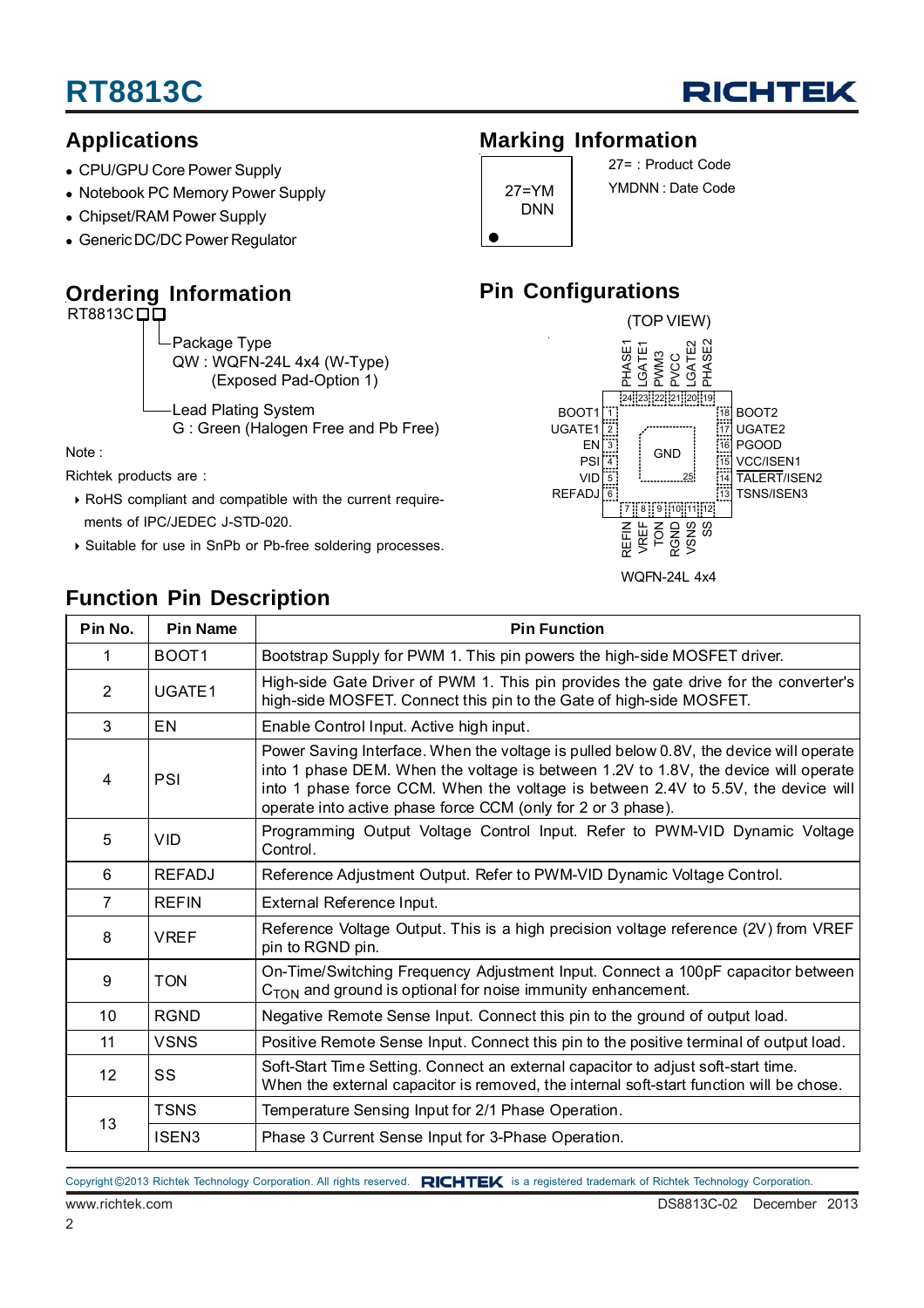| Pin No.                  | <b>Pin Name</b>    | <b>Pin Function</b>                                                                                                                                                                                   |
|--------------------------|--------------------|-------------------------------------------------------------------------------------------------------------------------------------------------------------------------------------------------------|
| 14                       | <b>TALERT</b>      | Thermal Alert. Active low open drain output for 2/1 Phase Operation.                                                                                                                                  |
|                          | ISEN <sub>2</sub>  | Phase 2 Current Sense Input for 3-Phase Operation.                                                                                                                                                    |
|                          | <b>VCC</b>         | Supply Voltage Input for 2/1 Phase Operation. (Connect to PVCC)                                                                                                                                       |
| 15                       | <b>ISEN1</b>       | Phase 1 Current Sense Input for 3-Phase Operation. (Connect to PHASE1)                                                                                                                                |
| 16                       | <b>PGOOD</b>       | Power Good Indicator Output. Active high open-drain output.                                                                                                                                           |
| 17<br>UGATE <sub>2</sub> |                    | High-side Gate Driver of PWM 2. This pin provides the gate drive for the<br>converter's high-side MOSFET. Connect this pin to the Gate of high-side<br>MOSFET.                                        |
| 18                       | BOOT <sub>2</sub>  | Bootstrap Supply for of PWM 2. This pin powers the high-side MOSFET driver.                                                                                                                           |
| 19<br>PHASE <sub>2</sub> |                    | Switch Node for PWM2. This pin is return node of the high-side driver of PWM<br>2. Connect this pin to the Source of high-side MOSFET together with the Drain<br>of low-side MOSFET and the inductor. |
| 20                       | LGATE <sub>2</sub> | Low-Side Gate Driver of PWM 2. This pin provides the gate drive for the<br>converter's low-side MOSFET. Connect this pin to the Gate of low-side<br>MOSFET.                                           |
| 21                       | <b>PVCC</b>        | Supply Voltage Input. Connect this pin to a 5V bias supply. Place a high quality<br>bypass capacitor from this pin to GND.                                                                            |
| 22                       | PWM3               | Third Phase PWM Control Signal Output to Driver for 3-Phase Operation. In 2/1<br>Phase Operation, this pin is high impedance.                                                                         |
| 23                       | LGATE1             | Low-Side Gate Driver of PWM 1. This pin provides the gate drive for the<br>converter's low-side MOSFET. Connect this pin to the Gate of low-side<br>MOSFET.                                           |
| 24                       | PHASE1             | Switch Node for PWM1. This pin is return node of the high-side driver of PWM<br>1. Connect this pin to the Source of high-side MOSFET together with the Drain<br>of low-side MOSFET and the inductor. |
| 25 (Exposed Pad)         | <b>GND</b>         | Ground. The Exposed pad should be soldered to a large PCB and connected to<br>GND for maximum thermal dissipation.                                                                                    |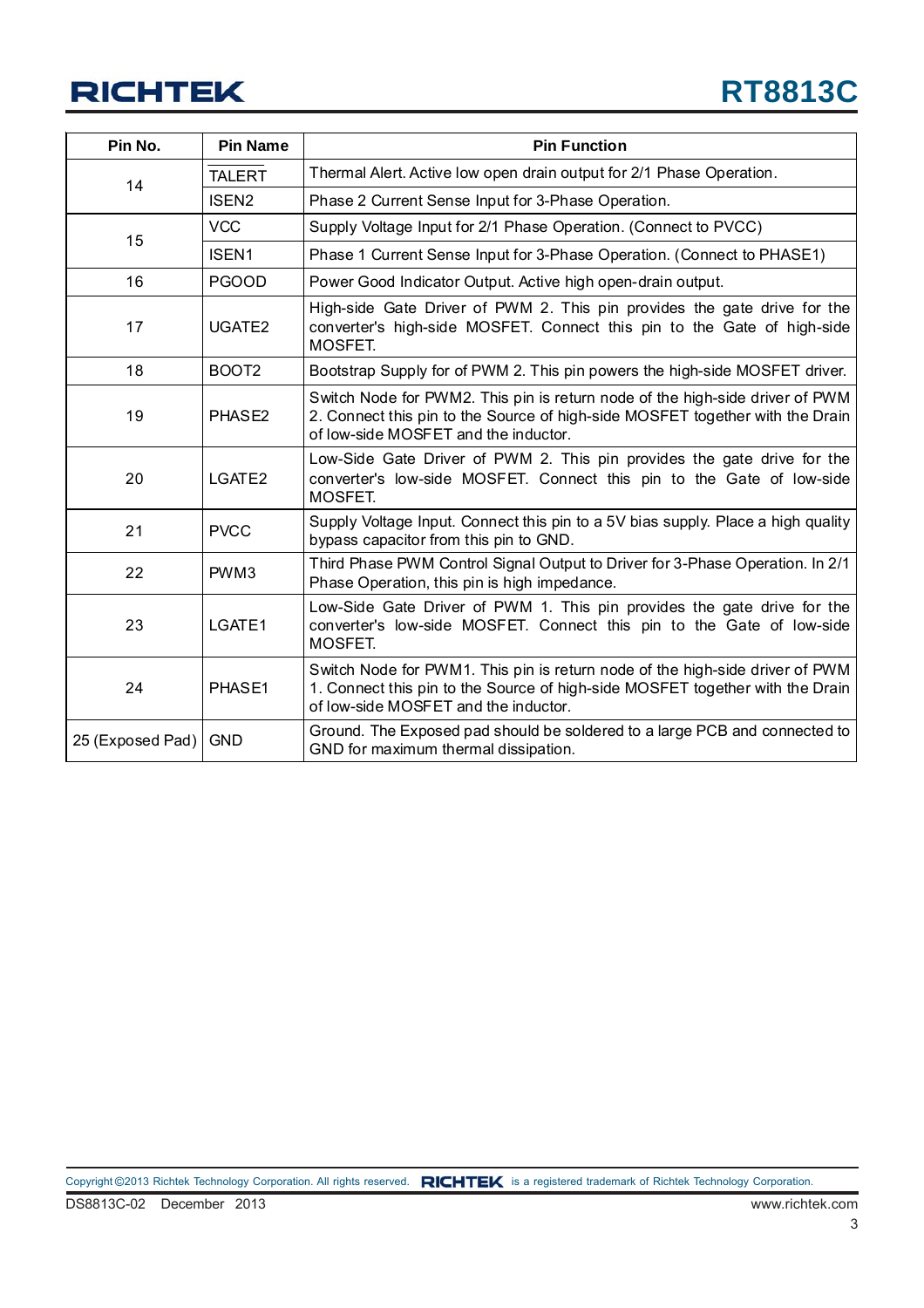

## **Function Block Diagram**

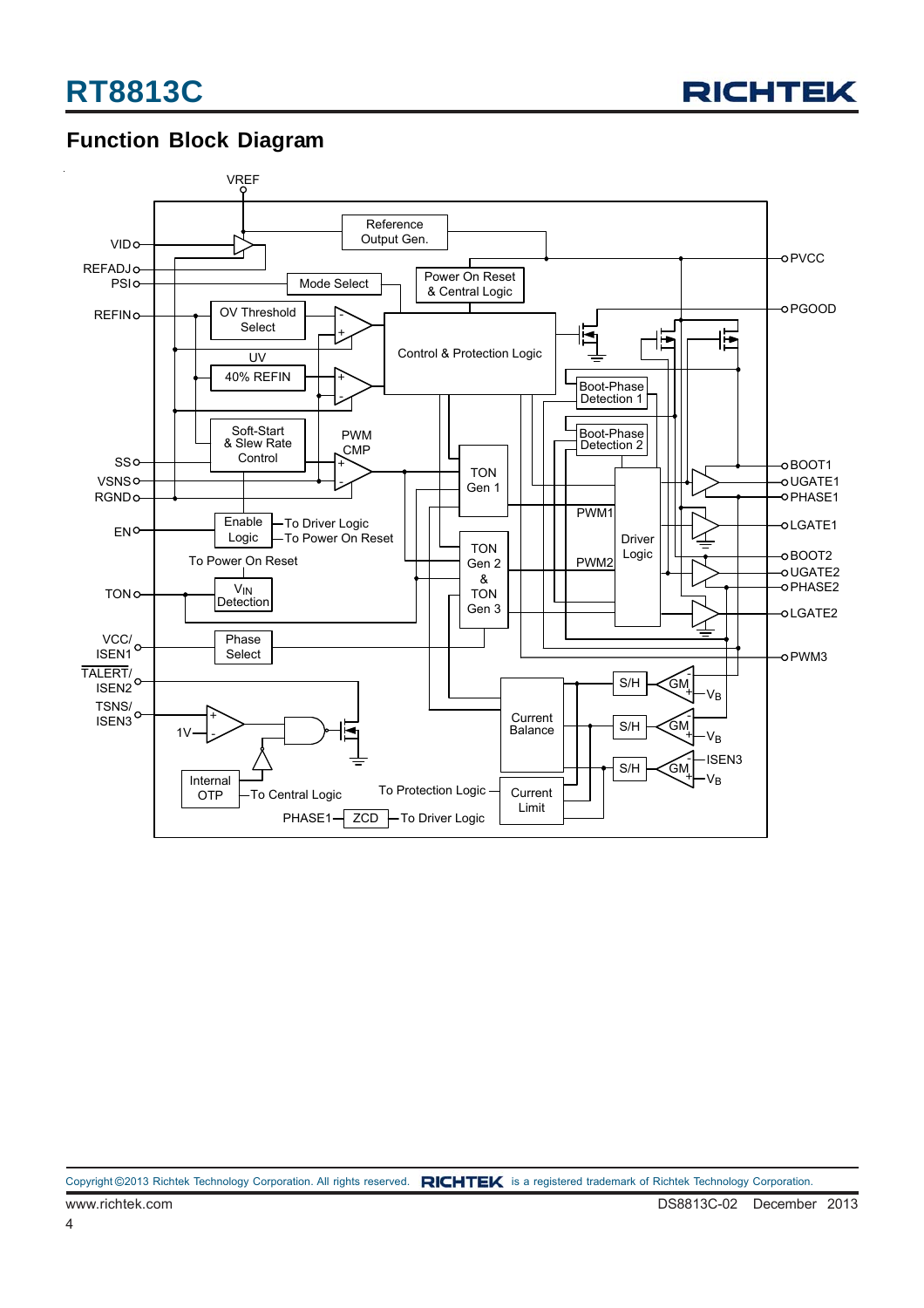## **Operation**

The RT8813C is a 3/2/1 phase synchronous Buck PWM controller with integrated drivers which are optimized for high performance graphic microprocessor and computer applications. The IC integrates a COT (Constant-On-Time) PWM controller with two MOSFET drivers, as well as output current monitoring and protection functions. Referring to the function block diagram of TON Genx, the synchronous UGATE driver is turned on at the beginning of each cycle. After the internal one-shot timer expires, the UGATE driver will be turned off. The pulse width of this one-shot is determined by the converter's input voltage and the output voltage to keep the frequency fairly constant over the input voltage range and output voltage. Another one-shot sets a minimum off-time.

The RT8813C also features a PWM-VID dynamic voltage control circuit driven by the pulse width modulation method. This circuit reduces the device pin count and enables a wide dynamic voltage range.

### **Soft-Start (SS)**

For internal soft-start function, an internal current source charges an internal capacitor to build the soft-start ramp voltage. The output voltage will track the internal ramp voltage during soft-start interval. For external soft-start function, an additional capacitor connected from SS to the GND will be charged by a current source and determines the soft-start time.

### **PGOOD**

The power good output is an open-drain architecture.

When the soft-start is finished, the PGOOD open-drain output will be high impedance.

### **Current Balance**

The RT8813C implements internal current balance mechanism in the current loop. The RT8813C senses per phase current and compares it with the average current. If the sensed current of any particular phase is higher than average current, the on-time of this phase will be adjusted to be shorter.

### **Current Limit**

The current limit circuit employs a unique "valley" current sensing algorithm. If the magnitude of the current sense signal at PHASE is above the current limit threshold, the PWM is not allowed to initiate a new cycle. Thus, the current to the load exceeds the average output inductor current, the output voltage falls and eventually crosses the under-voltage protection threshold, inducing IC shutdown.

### **Over-Voltage Protection (OVP) & Under-Voltage Protection (UVP)**

The output voltage is continuously monitored for over-voltage and under-voltage protection. When the output voltage exceeds its set voltage threshold (If  $V_{REFIN}$ ≤ 1.33V, OV = 2V, or  $V_{RFFIN}$  > 1.33V, OV = 1.5 x  $V_{RFFIN}$ ), UGATE goes low and LGATE is forced high; when it is less than 40% of its set voltage, under-voltage protection is triggered and then both UGATE and LGATE gate drivers are forced low. The controller is latched until PVCC is resupplied and exceeds the POR rising threshold voltage or EN is reset.

Copyright ©2013 Richtek Technology Corporation. All rights reserved. RICHTEK is a registered trademark of Richtek Technology Corporation.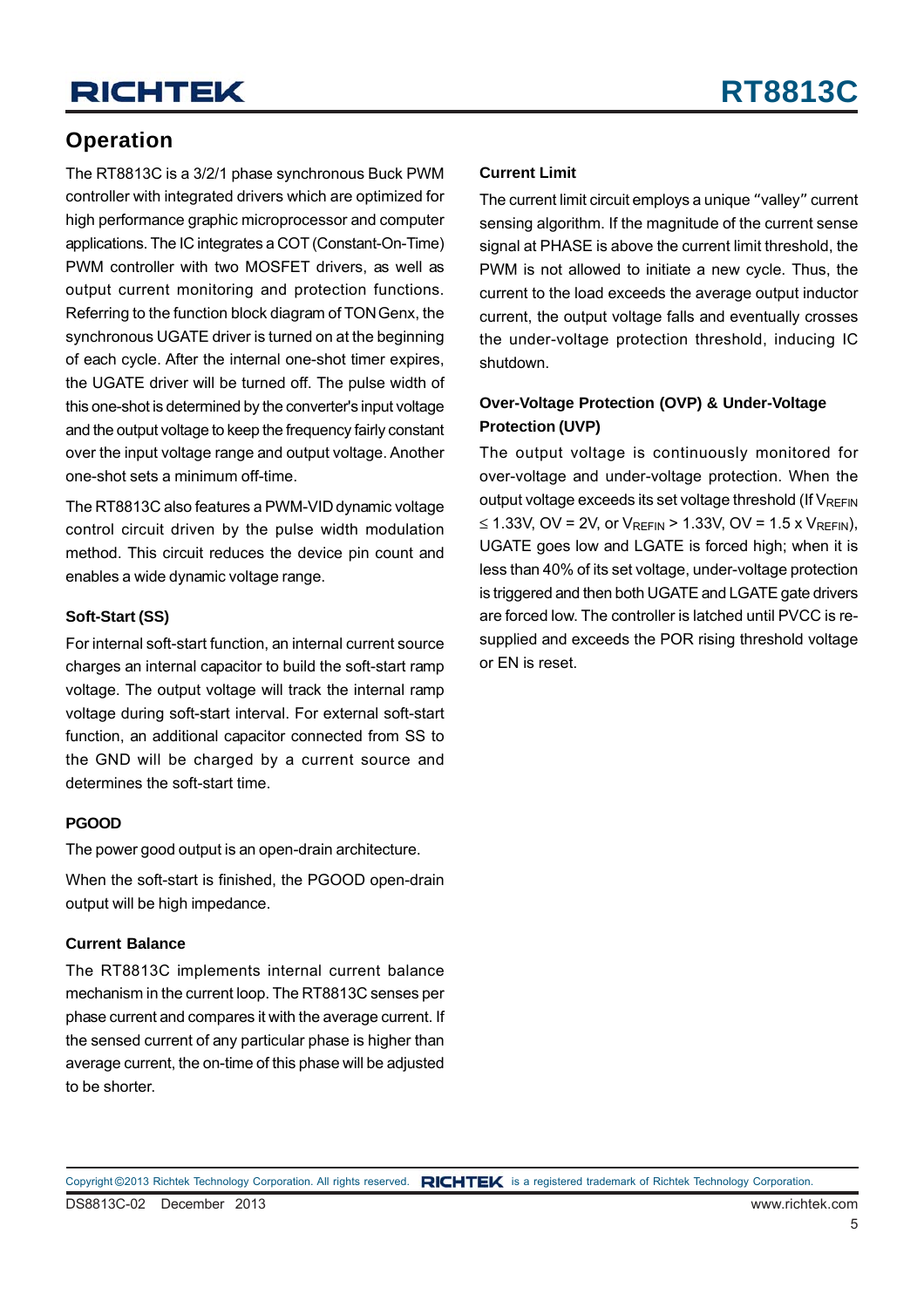

#### **Absolute Maximum Ratings**  $(Note 1)$

| • PHASEx to GND                                |  |
|------------------------------------------------|--|
|                                                |  |
|                                                |  |
| • UGATEx to PHASEx                             |  |
|                                                |  |
|                                                |  |
| $\bullet$ LGATEx to GND                        |  |
|                                                |  |
|                                                |  |
|                                                |  |
| • Power Dissipation, $P_D @ T_A = 25^{\circ}C$ |  |
|                                                |  |
| • Package Thermal Resistance (Note 2)          |  |
|                                                |  |
|                                                |  |
|                                                |  |
|                                                |  |
|                                                |  |
| • ESD Susceptibility (Note 3)                  |  |
|                                                |  |

## Recommended Operating Conditions (Note 4)

|  | --- 7V to 26V                               |
|--|---------------------------------------------|
|  | --- 4.5V to 5.5V                            |
|  | $-40^{\circ}$ C to 125 $^{\circ}$ C $^{-1}$ |
|  | $-40^{\circ}$ C to 85 $^{\circ}$ C          |

## **Electrical Characteristics**

 $(T_A = 25^{\circ}C$  unless otherwise specified)

| <b>Parameter</b>             | Symbol            | <b>Test Conditions</b>      | Min | <b>Typ</b>               | <b>Max</b> | Unit |  |  |  |
|------------------------------|-------------------|-----------------------------|-----|--------------------------|------------|------|--|--|--|
| <b>PWM Controller</b>        |                   |                             |     |                          |            |      |  |  |  |
| <b>PVCC Supply Voltage</b>   | V <sub>PVCC</sub> |                             | 4.5 | $\overline{\phantom{a}}$ | 5.5        | v    |  |  |  |
| <b>PVCC Supply Current</b>   | <b>ISUPPLY</b>    | $EN = 3.3V$ , Not Switching | --  | 1.5                      | 2          | mA   |  |  |  |
| <b>PVCC Shutdown Current</b> | <b>ISHDN</b>      | $EN = 0V$                   | --  |                          | 10         | μA   |  |  |  |
| <b>PVCC POR Threshold</b>    |                   |                             | 3.8 | 4.1                      | 4.4        |      |  |  |  |
| <b>POR Hysteresis</b>        |                   |                             | --  | 0.3                      | $-$        |      |  |  |  |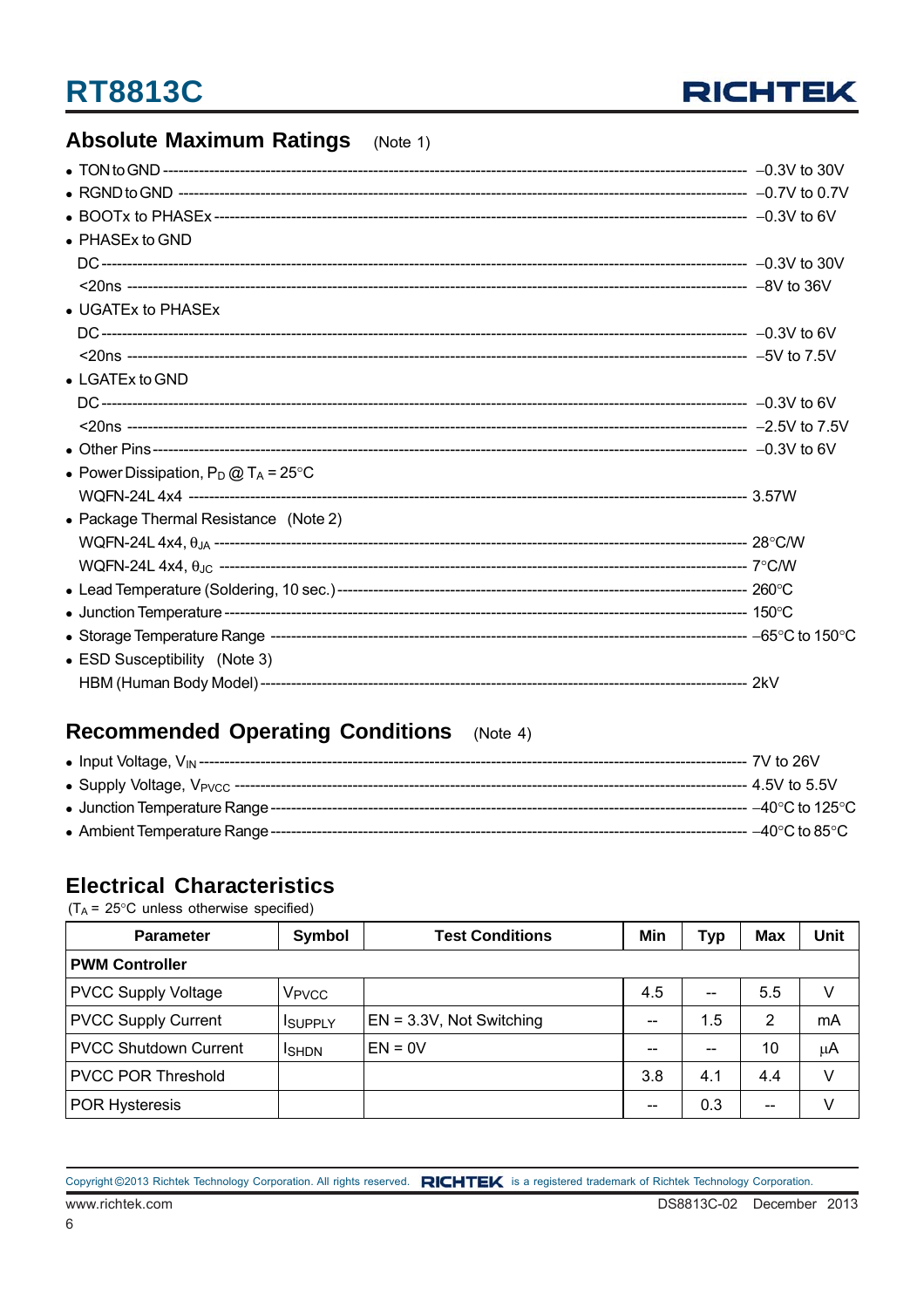| Parameter                                                              |            | <b>Symbol</b>           | <b>Test Conditions</b>                                                                      | Min                                 | <b>Typ</b>     | <b>Max</b>                          | Unit      |
|------------------------------------------------------------------------|------------|-------------------------|---------------------------------------------------------------------------------------------|-------------------------------------|----------------|-------------------------------------|-----------|
| <b>Switching Frequency</b>                                             |            | fsw                     | $R_{TON} = 500k\Omega$<br>(Note 5)                                                          | 270                                 | 300            | 330                                 | kHz       |
| Minimum On-Time                                                        |            | ton(MIN)                |                                                                                             | $\overline{\phantom{a}}$            | 70             | $\overline{\phantom{m}}$            | ns        |
| Minimum Off-Time                                                       |            | toFF(MIN)               |                                                                                             | $\overline{\phantom{a}}$            | 300            | $\overline{\phantom{m}}$            | ns        |
| <b>EN Threshold</b>                                                    |            |                         |                                                                                             |                                     |                |                                     |           |
|                                                                        | Logic-High | <b>VENH</b>             |                                                                                             | 1.6                                 | --             | $-$                                 | $\vee$    |
| <b>EN Input Voltage</b>                                                | Logic-Low  | $V_{ENL}$               |                                                                                             | --                                  | --             | 0.8                                 | $\vee$    |
| <b>Mode Decision</b>                                                   |            |                         |                                                                                             |                                     |                |                                     |           |
| PSI High Threshold                                                     |            | V <sub>PSIH</sub>       | Enables Two Phases with FCCM                                                                | 2.4                                 | $-$            | --                                  | $\vee$    |
| PSI Intermediate Threshold                                             |            | <b>VPSIM</b>            | Enables One Phases with FCCM                                                                | 1.2                                 | --             | 1.8                                 | V         |
| PSI Low Threshold                                                      |            | V <sub>PSIL</sub>       | Enables One Phases with DEM                                                                 | --                                  | --             | 0.8                                 | $\vee$    |
|                                                                        | Logic-High | <b>V<sub>VIDH</sub></b> |                                                                                             | 2                                   | --             | $-$                                 | $\vee$    |
| VID Input Voltage                                                      | Logic-Low  | VVIDL                   |                                                                                             | --                                  | --             | 1                                   | $\vee$    |
| <b>Protection Function</b>                                             |            |                         |                                                                                             |                                     |                |                                     |           |
| Zero Current Crossing<br>Threshold                                     |            |                         |                                                                                             | $-8$                                |                | 8                                   | mV        |
| <b>Current Limit Setting Current</b>                                   |            | <b>l</b> ocset          |                                                                                             | 9                                   | 10             | 11                                  | μA        |
| <b>Current Limit Setting Current</b><br><b>Temperature Coefficient</b> |            | locset_tc               |                                                                                             | $\overline{\phantom{a}}$            | 6300           | $\overline{\phantom{a}}$            | ppm/°C    |
| <b>Current Limit Threshold</b>                                         |            |                         | $R$ <sub>OCSET</sub> = 10 $k$                                                               | --                                  | 60             | $\hspace{0.05cm}$ $\hspace{0.05cm}$ | mV        |
| Absolute Over-Voltage<br><b>Protection Threshold</b>                   |            | VOVP, Absolute          | $V_{REFIN} \leq 1.33V$                                                                      | 1.9                                 | $\overline{2}$ | 2.1                                 | $\vee$    |
| Relative Over-Voltage<br><b>Protection Threshold</b>                   |            | VOVP, Relative          | $V_{REFIN}$ > 1.33V                                                                         | 145                                 | 150            | 155                                 | %         |
| OV Fault Delay                                                         |            |                         | FB forced above OV threshold                                                                | $\hspace{0.05cm}$ $\hspace{0.05cm}$ | 5              | --                                  | μS        |
| Relative Under-Voltage<br><b>Protection Threshold</b>                  |            | VUVP                    | <b>UVP</b>                                                                                  | 35                                  | 40             | 45                                  | $\%$      |
| <b>UV Fault Delay</b>                                                  |            |                         | FB forced above UV threshold                                                                | --                                  | 3              | --                                  | $\mu$ s   |
| Thermal Shutdown Threshold                                             |            | <b>T</b> <sub>SD</sub>  |                                                                                             |                                     | 150            |                                     | $\circ$ C |
| Minimum TM Threshold                                                   |            | <b>VTSEN</b>            | (No Shutting Down)                                                                          | 0.98                                | 1              | 1.02                                | V         |
| <b>PGOOD Blanking Time</b><br>(Internal)                               |            |                         | From $EN = high to PGOOD = high$<br>with VSNS within regulation point                       | --                                  | 2.5            | $-\!$                               | ms        |
| VSNS Soft-Start (Internal)                                             |            |                         | From first UGATE to VSNS<br>regulation point, $V_{REFIN} = 1V$ and<br>$VSNS$ initial = $0V$ | --                                  | 0.7            | --                                  | ms        |
| Soft-Start Current Source                                              |            | <b>Iss</b>              |                                                                                             | $\overline{\phantom{a}}$            | 5              | $\hspace{0.05cm}$ $\hspace{0.05cm}$ | μA        |
| <b>Error Amplifier</b>                                                 |            |                         |                                                                                             |                                     |                |                                     |           |
| <b>VSNS Error Comparator</b><br>Threshold (Valley)                     |            |                         | $V_{REFIN} = 1V$                                                                            | $-17.5$                             | $-12.5$        | $-7.5$                              | mV        |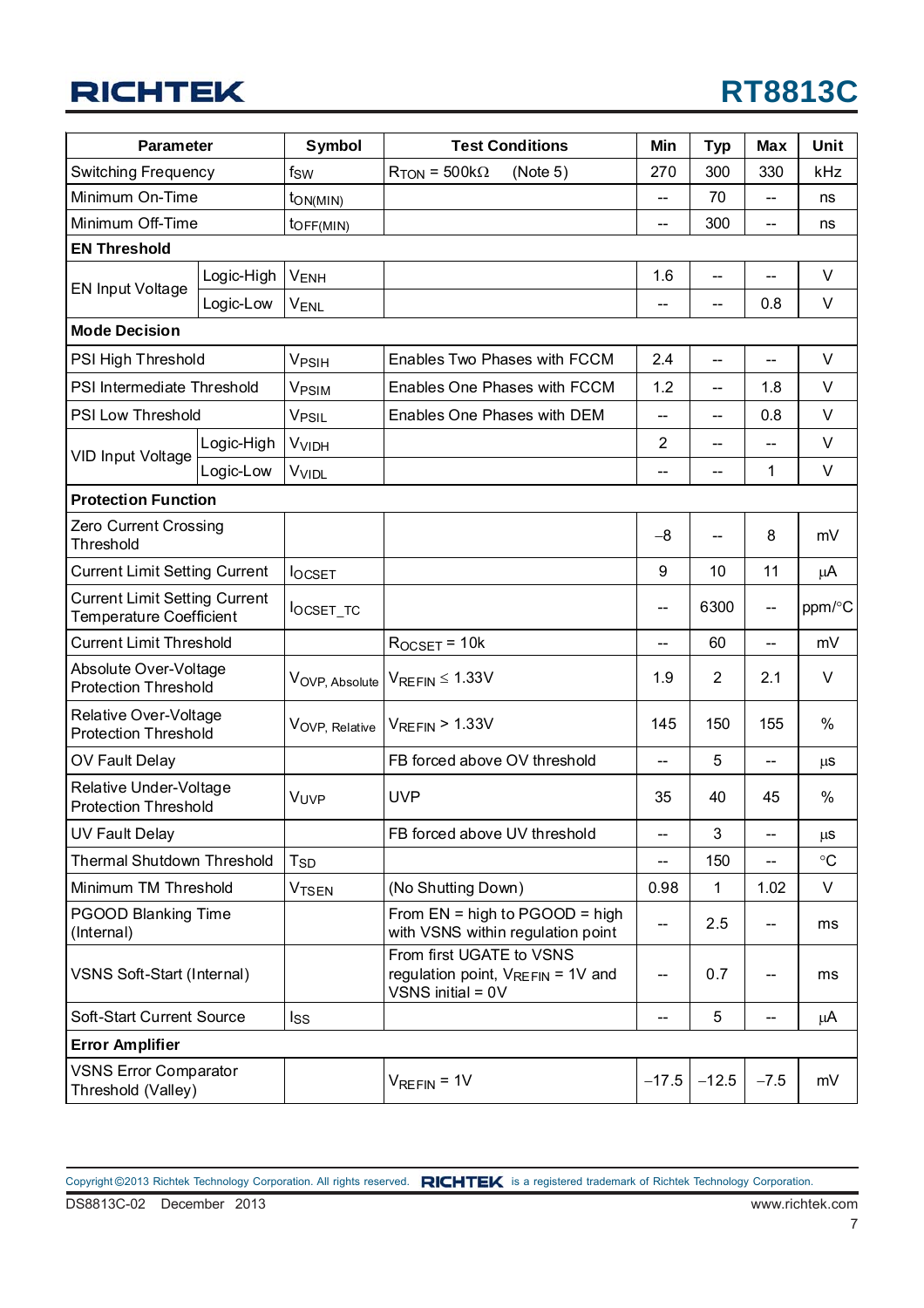

| <b>Parameter</b>                                | <b>Symbol</b>           | <b>Test Conditions</b>                          |               | Typ            | Max  | Unit     |
|-------------------------------------------------|-------------------------|-------------------------------------------------|---------------|----------------|------|----------|
| Reference                                       |                         |                                                 |               |                |      |          |
| Reference Voltage                               | <b>V<sub>VREF</sub></b> | Sourcing Current = 1mA, VID no<br>Switching     |               | $\overline{2}$ | 2.02 | $\vee$   |
| <b>Driver On-Resistance</b>                     |                         |                                                 |               |                |      |          |
| <b>UGATE Driver Source</b>                      | RUGATEST                | BOOTx - PHASEx Forced to 5V                     | --            | 2              | 4    | $\Omega$ |
| <b>UGATE Driver Sink</b>                        | RUGATESK                | BOOTx - PHASEx Forced to 5V                     | --            | 1              | 2    | Ω        |
| <b>LGATE Driver Source</b>                      | $R_{LGATEsr}$           | LGATEx, High State                              | --            | 1.5            | 3    | Ω        |
| <b>LGATE Driver Sink</b>                        | $R_{\text{LGATESK}}$    | LGATEx, Low State                               | --            | 0.7            | 1.5  | $\Omega$ |
| Dead-Time                                       |                         | From LGATE Falling to UGATE Rising              | $\sim$ $\sim$ | 30             | --   | ns       |
|                                                 |                         | From UGATE Falling to LGATE Rising              | $\sim$ $\sim$ | 20             | --   |          |
| Internal Boost Charging<br>Switch On-Resistance | R <sub>BOOT</sub>       | PVCC to BOOTx, $I_{\text{BOOT}} = 10 \text{mA}$ | --            | 40             | 80   | Ω        |

**Note 1.** Stresses beyond those listed "Absolute Maximum Ratings" may cause permanent damage to the device. These are stress ratings only, and functional operation of the device at these or any other conditions beyond those indicated in the operational sections of the specifications is not implied. Exposure to absolute maximum rating conditions may affect device reliability.

**Note 2.** θ<sub>JA</sub> is measured at T<sub>A</sub> = 25°C on a high effective thermal conductivity four-layer test board per JEDEC 51-7. θ<sub>JC</sub> is measured at the exposed pad of the package.

- **Note 3.** Devices are ESD sensitive. Handling precaution is recommended.
- **Note 4.** The device is not guaranteed to function outside its operating conditions.

**Note 5.** Not production tested. Test condition is  $V_{IN} = 8V$ ,  $V_{OUT} = 1V$ ,  $I_{OUT} = 20A$  using application circuit.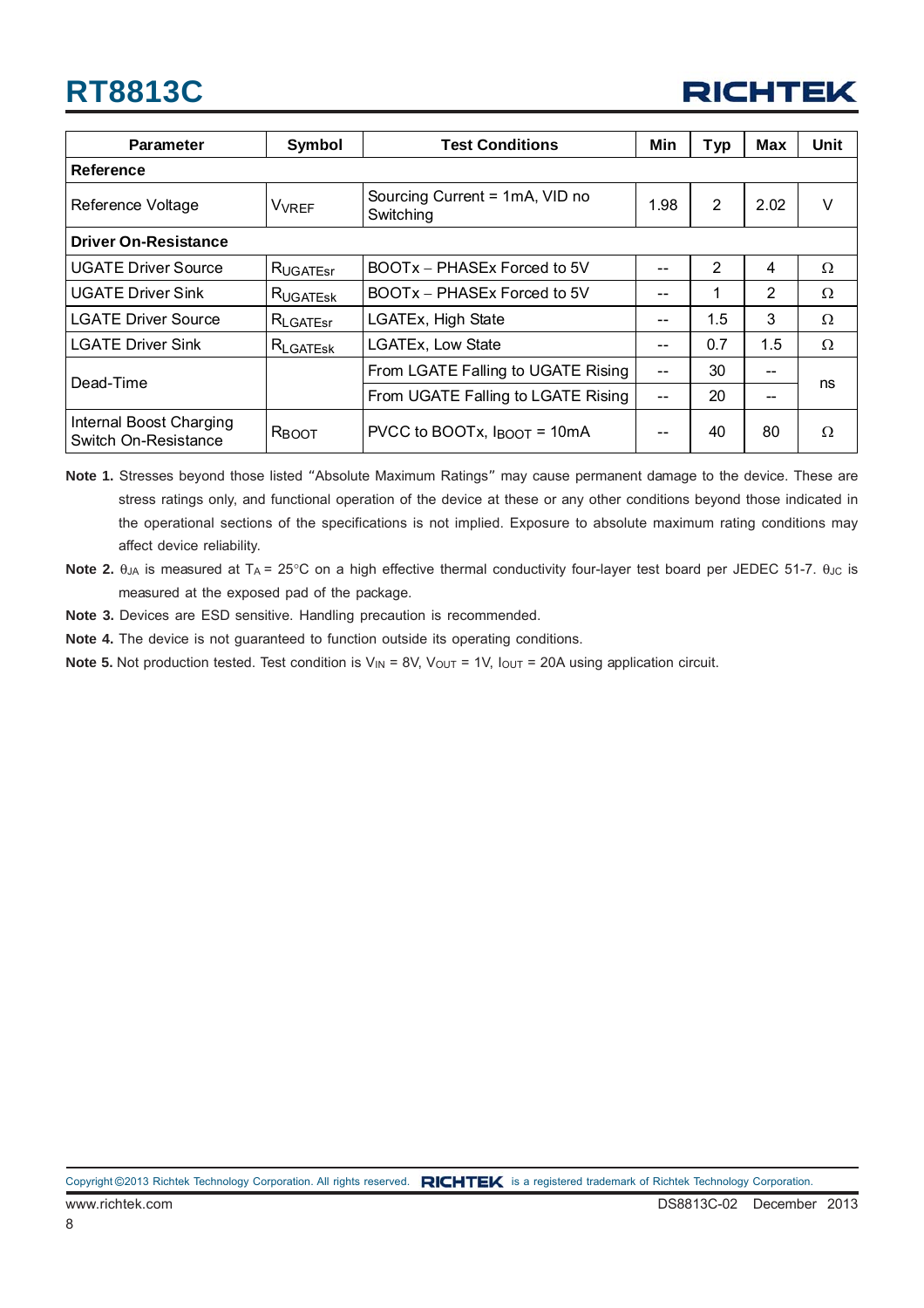## **Typical Application Circuit**





Figure 2. 2 Active Phase Configuration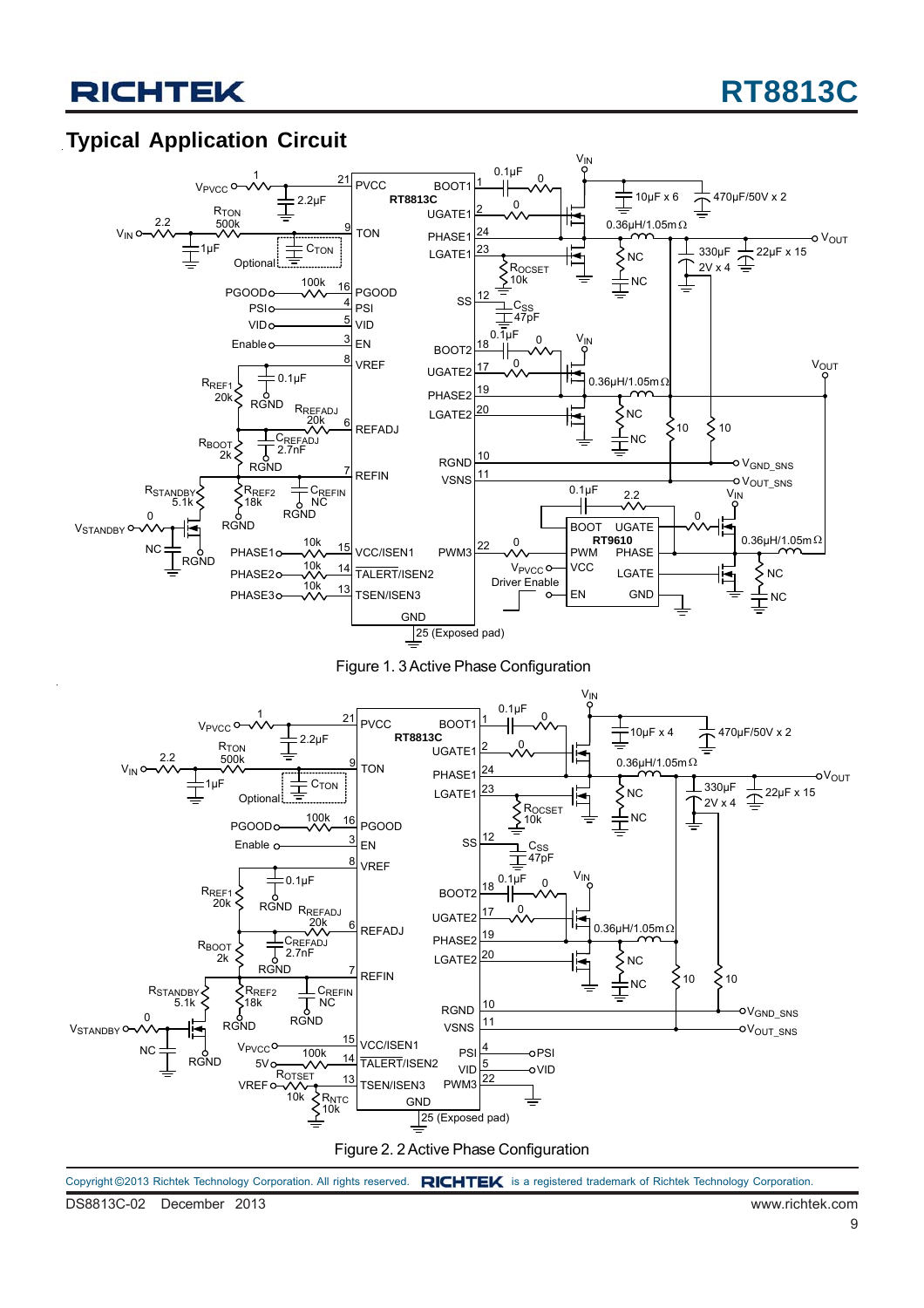



Figure 3. 1 Active Phase Configuration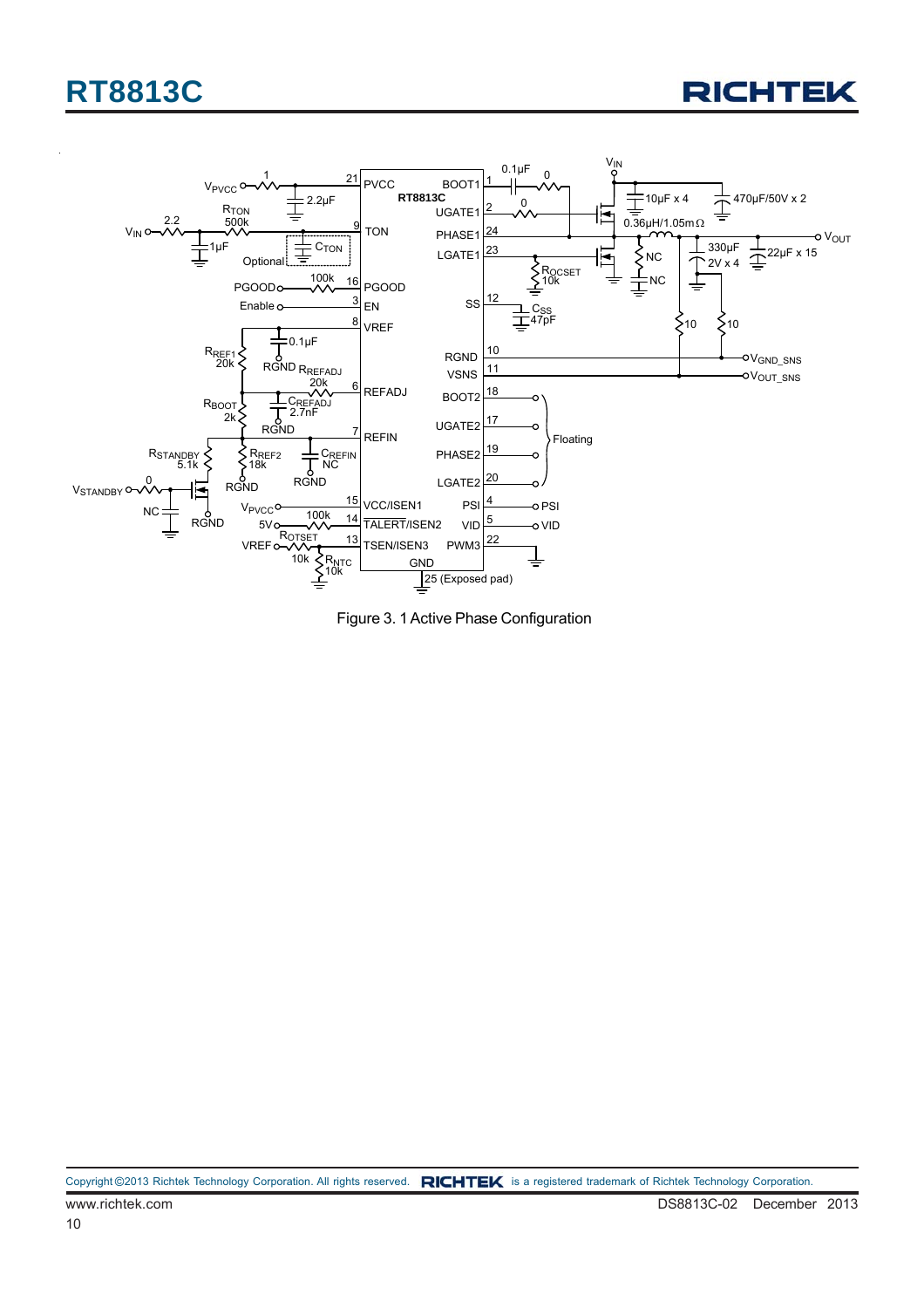



Copyright ©2013 Richtek Technology Corporation. All rights reserved. RICHTEK is a registered trademark of Richtek Technology Corporation.

DS8813C-02 December 2013 www.richtek.com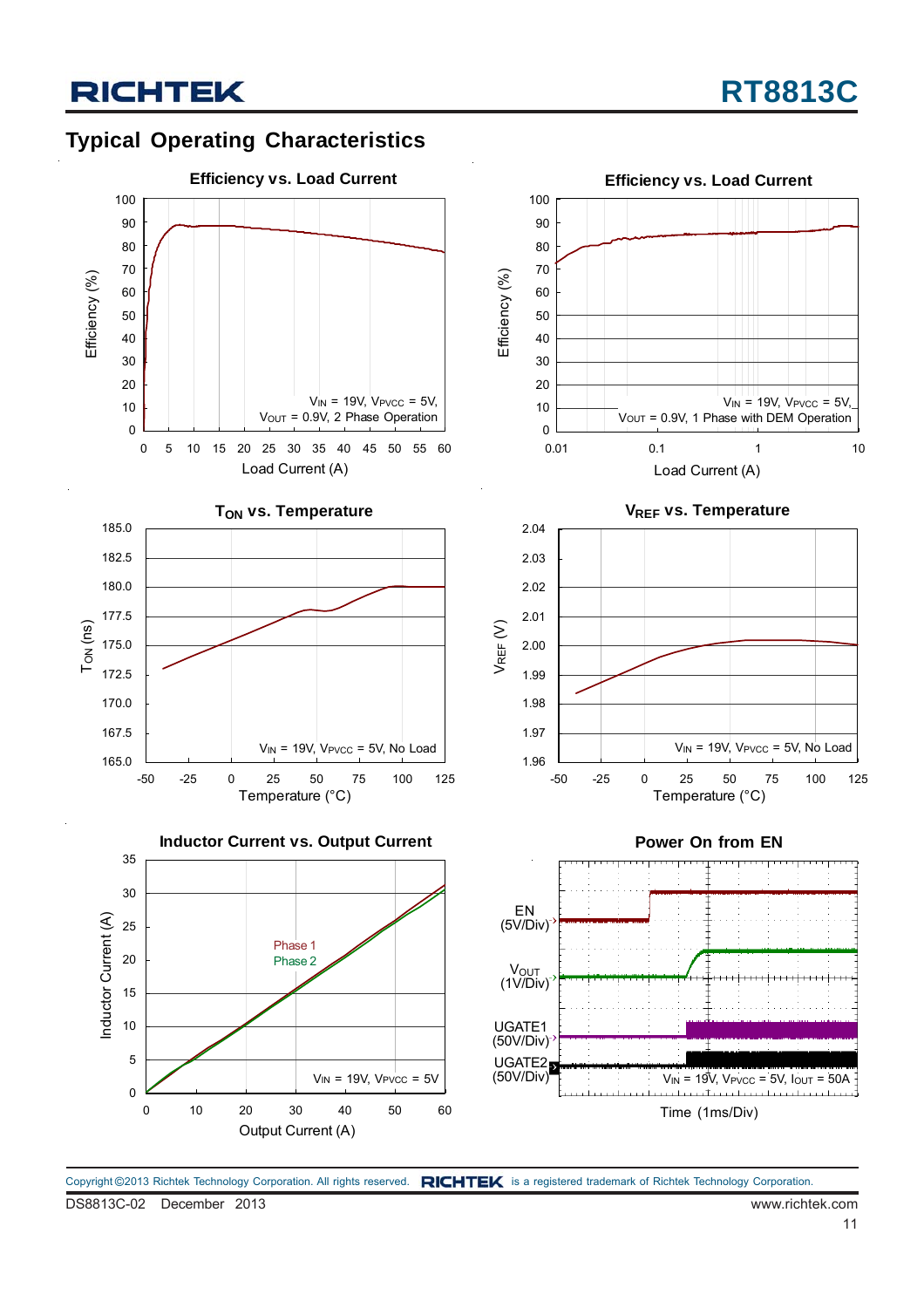



**RICHTEK** 

**Power Off from VCC** Time (1ms/Div) UGATE1 (50V/Div)  $V_{IN} = 19V$ ,  $V_{PVCC} = 5V$ ,  $I_{OUT} = 50A$ **PVCC** (5V/Div) UGATE2 (50V/Div) **V**<sub>OUT</sub> (1V/Div)



**Dynamic Output Voltage Control**





www.richtek.com DS8813C-02 December 2013 Copyright ©2013 Richtek Technology Corporation. All rights reserved. RICHTEK is a registered trademark of Richtek Technology Corporation.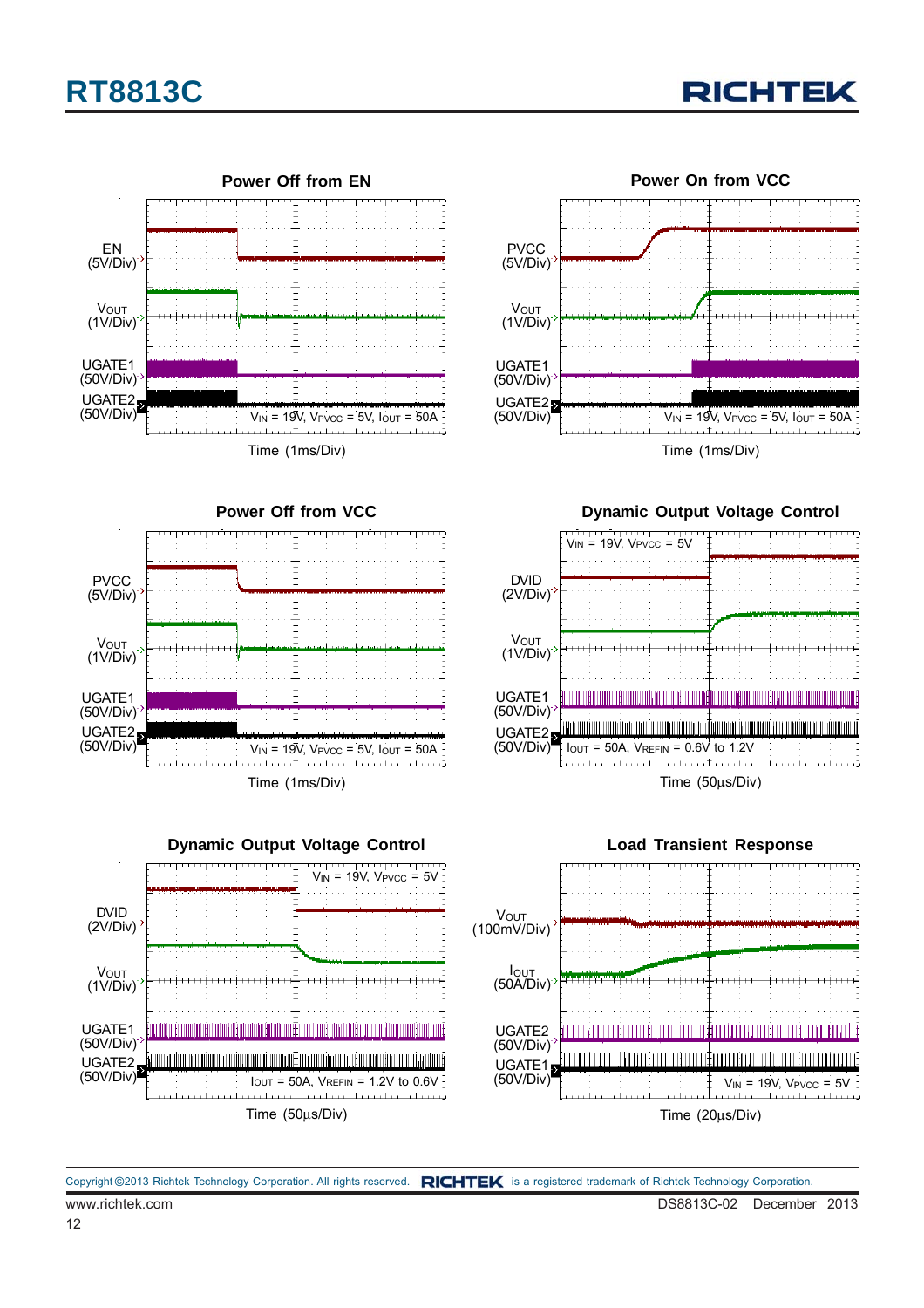# **RT8813C**

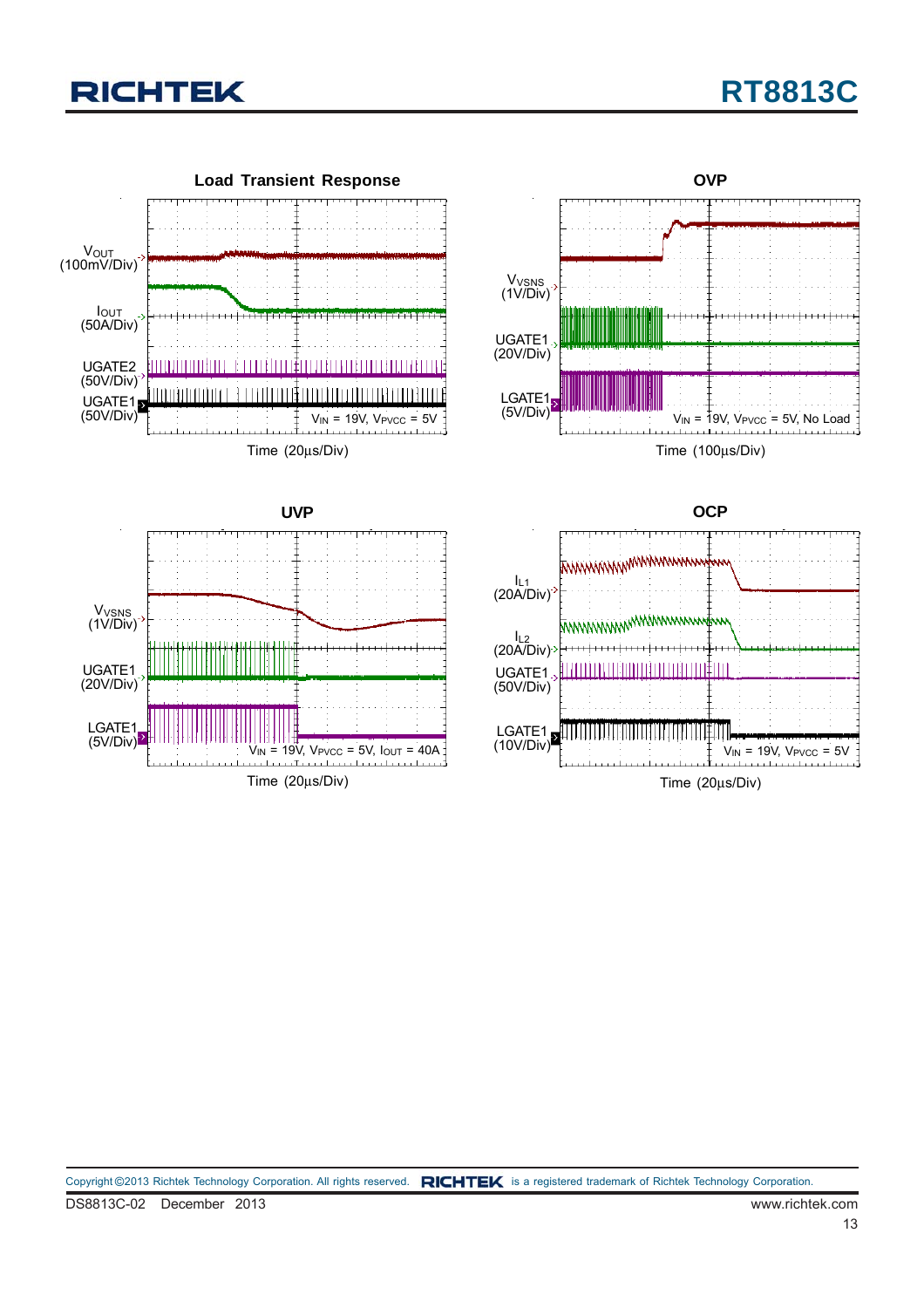

## **Application Information**

The RT8813C is a multi-phase synchronous Buck PWM controller with integrated drivers which is optimized for high-performance graphic microprocessor and computer applications. A COT (Constant-On-Time) PWM controller and two MOSFET drivers with internal bootstrap diodes are integrated so that the external circuit can be easily designed and the number of component is reduced.

The topology solves the poor load transient response timing problems of fixed-frequency mode PWM and avoids the problems caused by widely varying switching frequencies in conventional constant on-time and constant off-time PWM schemes.

The IC supports dynamic mode transition function with various operating states, which include multi-phase with CCM operation and single phase with diode emulation mode. These different operating states make the system efficiency as high as possible.

The RT8813C provides a PWM-VID dynamic control operation in which the feedback voltage is regulated and tracks external input reference voltage. It also features complete fault protection functions including over voltage, under voltage and current limit.

### **Remote Sense**

The RT8813C uses the remote sense path (VSNS and RGND) to overcome voltage drops in the power lines by sensing the voltage directly at the end of GPU. Normally, to protect remote sense path disconnecting, there are two resistors (R<sub>Local</sub>) connecting between local sense path and remote sense path. That is, in application with remote sense, the R<sub>Local</sub> is recommended to be 10 $\Omega$  to 100 $\Omega$ . If no need of remote sense, the R<sub>Local</sub> is recommended to be  $0Ω$ .



### **PWM Operation**

The RT8813C integrates a Constant-On-Time (COT) PWM controller, and the controller provides the PWM signal which relies on the output ripple voltage comparing with internal reference voltage as shown in Figure 5. Referring to the function block diagram of TON Genx, the synchronous UGATE driver is turned on at the beginning of each cycle. After the internal one-shot timer expires, the UGATE driver will be turned off. The pulse width of this one-shot is determined by the converter's input voltage and the output voltage to keep the frequency fairly constant over the input voltage and output voltage range. Another one-shot sets a minimum off-time.



### Figure 5. Constant On-Time PWM Control

### **On-Time Control**

The on-time one-shot comparator has two inputs. One input monitors the output voltage, while the other input samples the input voltage and converts it to a current. This input voltage proportional current is used to charge an internal on-time capacitor. The on-time is the time required for the voltage on this capacitor to charge from zero volts to  $V_{\text{OUT}}$ , thereby making the on-time of the high side switch directly proportional to output voltage and inversely proportional to input voltage. The implementation results in a nearly constant switching frequency without the need for a clock generator.

$$
T_{\text{ON}} = \frac{2 \times V_{\text{OUT}} \times 3.2p}{V_{\text{IN}} - 0.5} \times R_{\text{TON}}
$$

and then the switching frequency  $F_S$  is :

$$
F_S = V_{OUT} / (V_{IN} \times T_{ON})
$$

 $R_{TON}$  is a resistor connected from the  $V_{IN}$  to TON pin. The value of  $R_{TON}$  can be selected according to Figure 6.

The recommend operation frequency range is 150kHz to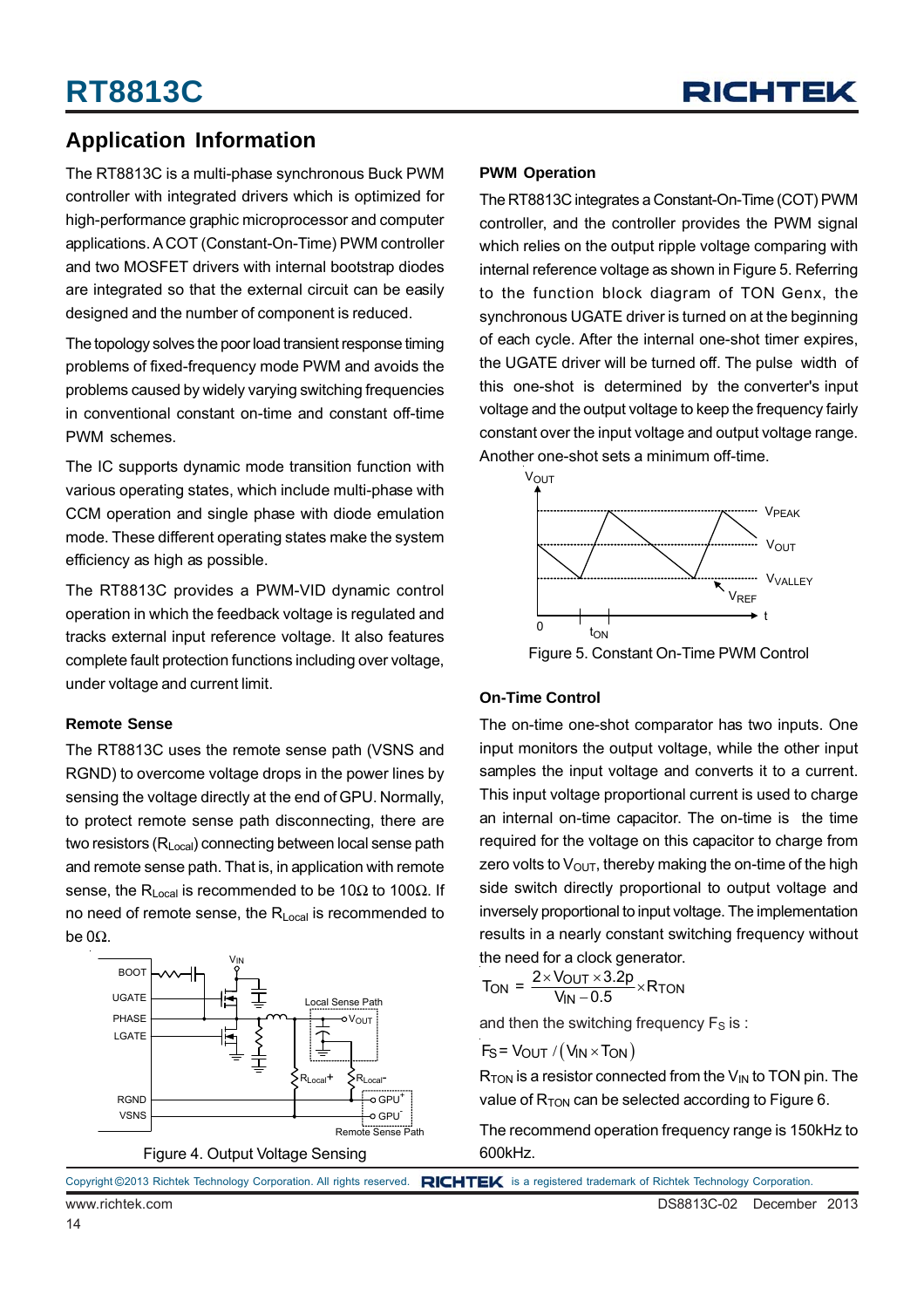

Figure 6. Frequency vs.  $R_{TON}$ 

### **Active Phase Circuit setting : Before POR**

The RT8813C can operate in 3/2/1 phase. When PVCC is higher than POR threshold and EN is higher than logichigh level, the RT8813C will detect the VCC/ISEN1 pin to determine how many phases should be active. For three phases operation, the VCC/ISEN1 pin is connected to PHASE1, the TALERT/ISEN2 pin is connected to PHASE2, the TSNS/ISEN3 pin is connected to PHASE3, and external MOSEFT driver's PWM pin is connected to PWM3. For two phases operation, the VCC/ISEN1 pin is connected to PVCC, the TALERT/ISEN2 pin is connected to TALERT signal, the TSNS/ISEN3 pin is connected to TSNS signal, and the PWM3 pin is connected to GND. For one phase operation, the VCC/ISEN1 pin is connected to PVCC, TALERT/ISEN2 pin is connected to TALERT signal, the TSNS/ISEN3 pin is connected to TSNS signal, the PWM3 pin is connected to GND, and UGATE2, BOOT2, PHASE2, and LGATE 2 pins are floating. The voltage setting at PSI pin can't higher than 1.8V.

### **Mode Selection**

The RT8813C can operate in 3 phases or 2 phases with force CCM, 1 phase with force CCM, and 1 phase with DEM according to PSI voltage setting. If PSI voltage is pulled below 0.8V, the controller will operate into 1 phase with DEM. In DEM operation, the RT8813C automatically reduces the operation frequency at light load conditions for saving power loss. If PSI voltage is pulled between

1.2V to 1.8V, the controller will switch operation into 1-phase with force CCM. If PSI voltage is pulled between 2.4V to 5.5V, the controller will switch operation into active phase (only for 2 or 3 phases). The operation mode is summarized in Table 1. Moreover, the PSI pin is valid after POR of VR.

| Table 1                       |                            |  |  |  |  |
|-------------------------------|----------------------------|--|--|--|--|
| <b>Operation Phase Number</b> | <b>PSI Voltage Setting</b> |  |  |  |  |
| 1 phase with DEM              | $0V$ to $0.8V$             |  |  |  |  |
| 1 phase with CCM              | 1.2V to 1.8V               |  |  |  |  |
| Active phase with CCM         | 2.4V to 5.5V               |  |  |  |  |

### **Diode-Emulation Mode**

In diode-emulation mode, the RT8813C automatically reduces switching frequency at light-load conditions to maintain high efficiency. As the output current decreases from heavy-load condition, the inductor current is also reduced, and eventually comes to the point that its valley touches zero current, which is the boundary between continuous conduction and discontinuous conduction modes. By emulating the behavior of diodes, the low-side MOSFET allows only partial of negative current when the inductor freewheeling current reaches negative value. As the load current is further decreased, it takes a longer time to discharge the output capacitor to the level that requires the next "ON" cycle. In reverse, when the output current increases from light load to heavy load, the switching frequency increases to the preset value as the inductor current reaches the continuous conduction condition. The transition load point to the light load operation is shown in Figure 7 and can be calculated as follows :

 $I_{\text{LOAD(SKIP)}} \approx \frac{(V_{\text{IN}} - V_{\text{OUT}})}{2L} \times \text{ton}$ 





DS8813C-02 December 2013 www.richtek.com Copyright ©2013 Richtek Technology Corporation. All rights reserved. RICHTEK is a registered trademark of Richtek Technology Corporation.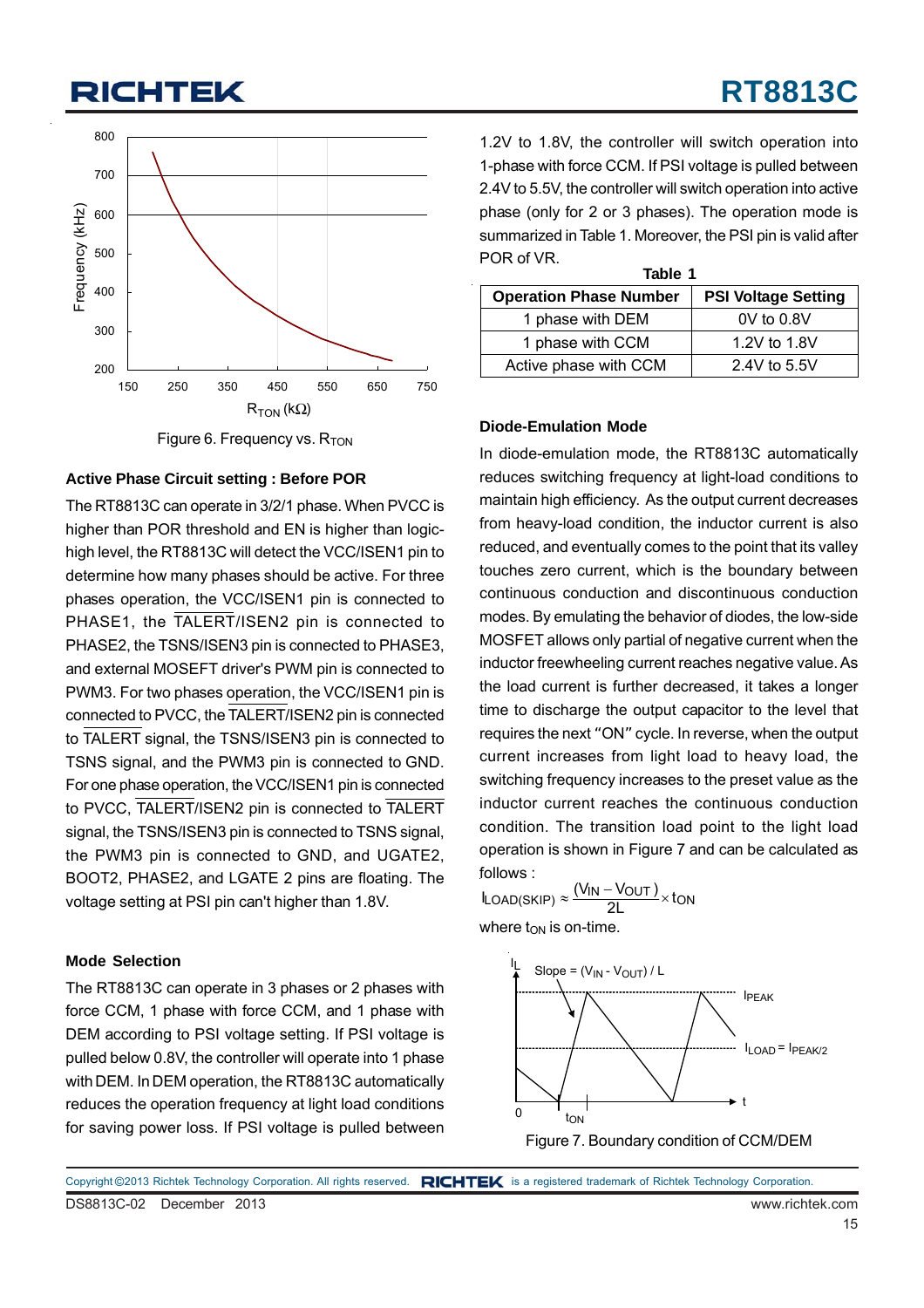

The switching waveforms may be noisy and asynchronous in light loading diode-emulation operation condition, but this is a normal operating condition that results in high light-load efficiency. Trade-off in DEM noise vs. light-load efficiency is made by varying the inductor value. Generally, low inductor values produce a broad high efficiency range vs. load curve, while higher values result in higher fullload efficiency (assuming that the coil resistance remains fixed) and less output voltage ripple. The disadvantages for using higher inductor values include larger physical size and degraded load-transient response (especially at low input voltage levels).

### **Forced-CCM Mode**

The low noise, forced-CCM mode disables the zerocrossing comparator, which controls the low-side switch on-time. This causes the low-side gate drive waveform to be the complement of the high-side gate drive waveform. This in turn causes the inductor current to reverse at light loads as the PWM loop to maintain a duty ratio  $V_{\text{OUT}}/V_{\text{IN}}$ . The benefit of forced-CCM mode is to keep the switching frequency fairly constant.

### **Enable and Disable**

The EN pin is a high impedance input that allows power sequencing between the controller bias voltage and another voltage rail. The RT8813C remains in shutdown if the EN pin is lower than 800mV. When the EN voltage rises above the 1.6V high level threshold, the RT8813C will begin a new initialization and soft-start cycle.

### **Power On Reset (POR), UVLO**

Power On Reset (POR) occurs when V<sub>PVCC</sub> rises above to approximately 4.1V (typical), the RT8813C will reset the fault latch circuit and prepare for PWM operation. When the V<sub>PVCC</sub> is lower than 3.8V (typical), the Under Voltage Lockout (UVLO) circuitry inhibits switching by keeping UGATE and LGATE low.

### **Soft-Start**

The RT8813C provides both internal soft-start function and external soft-start function. The soft-start function is used to prevent large inrush current and output voltage overshoot while the converter is being powered-up. The soft-start function automatically begins once the chip is enabled. There is a delay time around 1.1ms from EN goes high to  $V<sub>OUT</sub>$  begins to ramp-up.

If the external capacitor between the SS pin and ground is removed, the internal soft-start function will be chosen. An internal current source charges the internal soft-start capacitor so that the internal soft-start voltage ramps up linearly. The output voltage will track the internal soft-start voltage during the soft-start interval. After the internal softstart voltage exceeds the REFIN voltage, the output voltage no longer tracks the internal soft-start voltage but follows the REFIN voltage. Therefore, the duty cycle of the UGATE signal as well as the input current at power up are limited. The soft-start process is finished until both the single internal SSOK and external SSOK go high and protection is not triggered. Figure 8 shows the internal soft-start sequence.



Figure 8. Internal Soft-Start Sequence

www.richtek.com DS8813C-02 December 2013 Copyright ©2013 Richtek Technology Corporation. All rights reserved. RICHTEK is a registered trademark of Richtek Technology Corporation.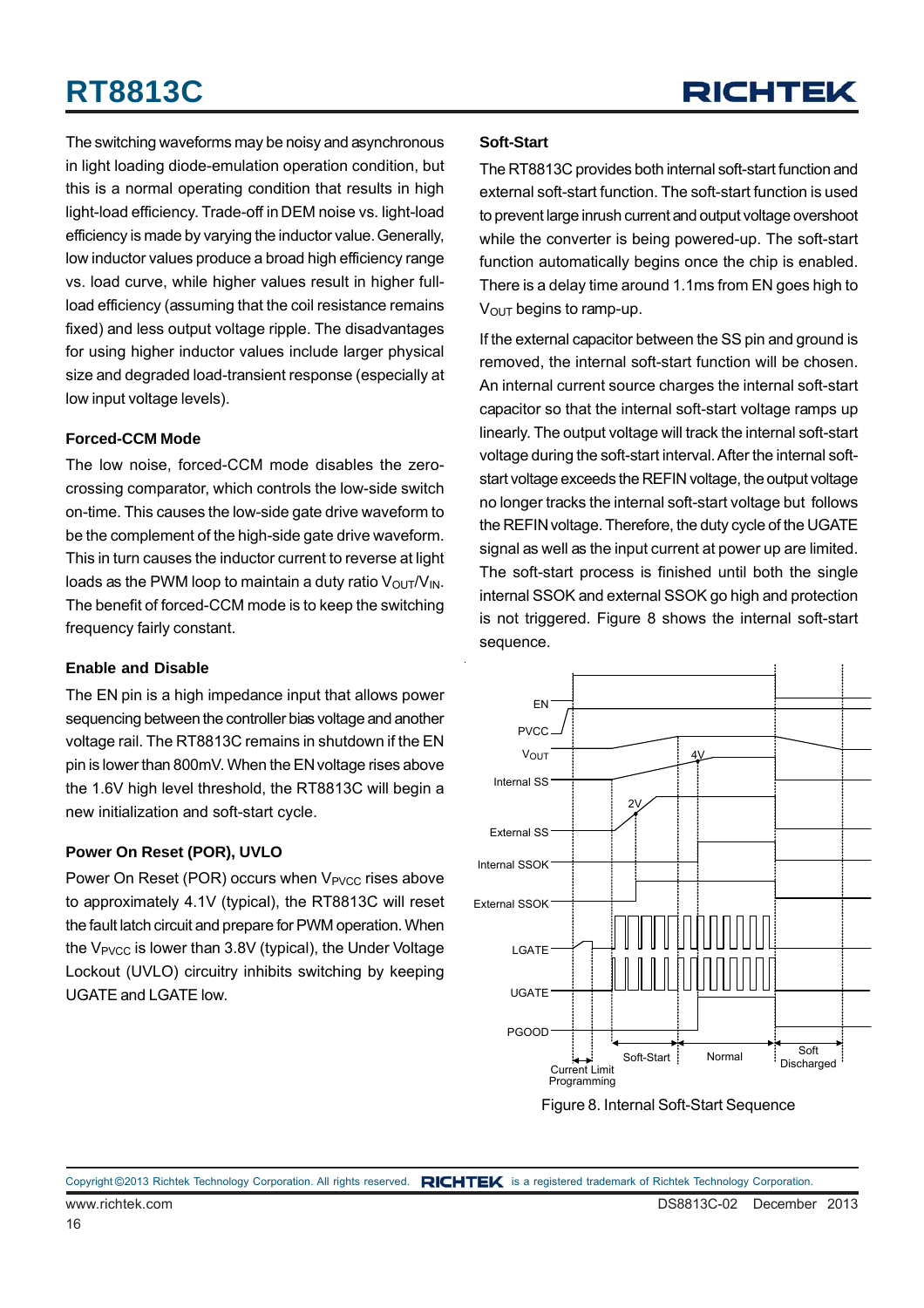The RT8813C also provides an external soft-start function, and the external soft-start sequence is shown in Figure 9. The external capacitor connected from SS pin to GND is charged by a 5μA current source to build a soft-start voltage ramp. If the external soft-start function is chosen, the external soft-start time should be set longer than internal soft-start time to avoid output voltage tracking the internal soft-start ramp. The recommended external softstart slew rate is from 0.1V/ms to 0.4V/ms.







Figure 10. External Soft-Start Time Setting

The soft-start time can be calculated as :

$$
t_{SS} = \frac{(C_{SS} \times V_{REFIN})}{I_{SS}}
$$

where  $I_{SS}$  = 5µA (typ.),  $V_{REFIN}$  is the voltage of REFIN pin, and C<sub>SS</sub> is the external capacitor placed from SS to GND.

### **Power Good Output (PGOOD)**

The PGOOD pin is an open-drain output, and it requires a pull-up resistor. During soft-start, the PGOOD is held low and is allowed to be pulled high after  $V_{\text{OUT}}$  achieved over UVP threshold and under OVP threshold. In additional, if any protection is triggered during operation, the PGOOD will be pulled low immediately.

### **PWM VID and Dynamic Output Voltage Control**

The RT8813C features a PWM VID input for dynamic output voltage control as shown in Figure 11, which reduces the number of device pin and enables a wide dynamic voltage range. The output voltage is determined by the applied voltage on the REFIN pin. The PWM duty cycle determines the variable output voltage at REFIN.



Figure 11. PWM VID Analog Circuit Diagram

With the external circuit and VID control signal, the controller provides three operation modes shown as Figure 12.



Figure 12. PWM VID Time Diagram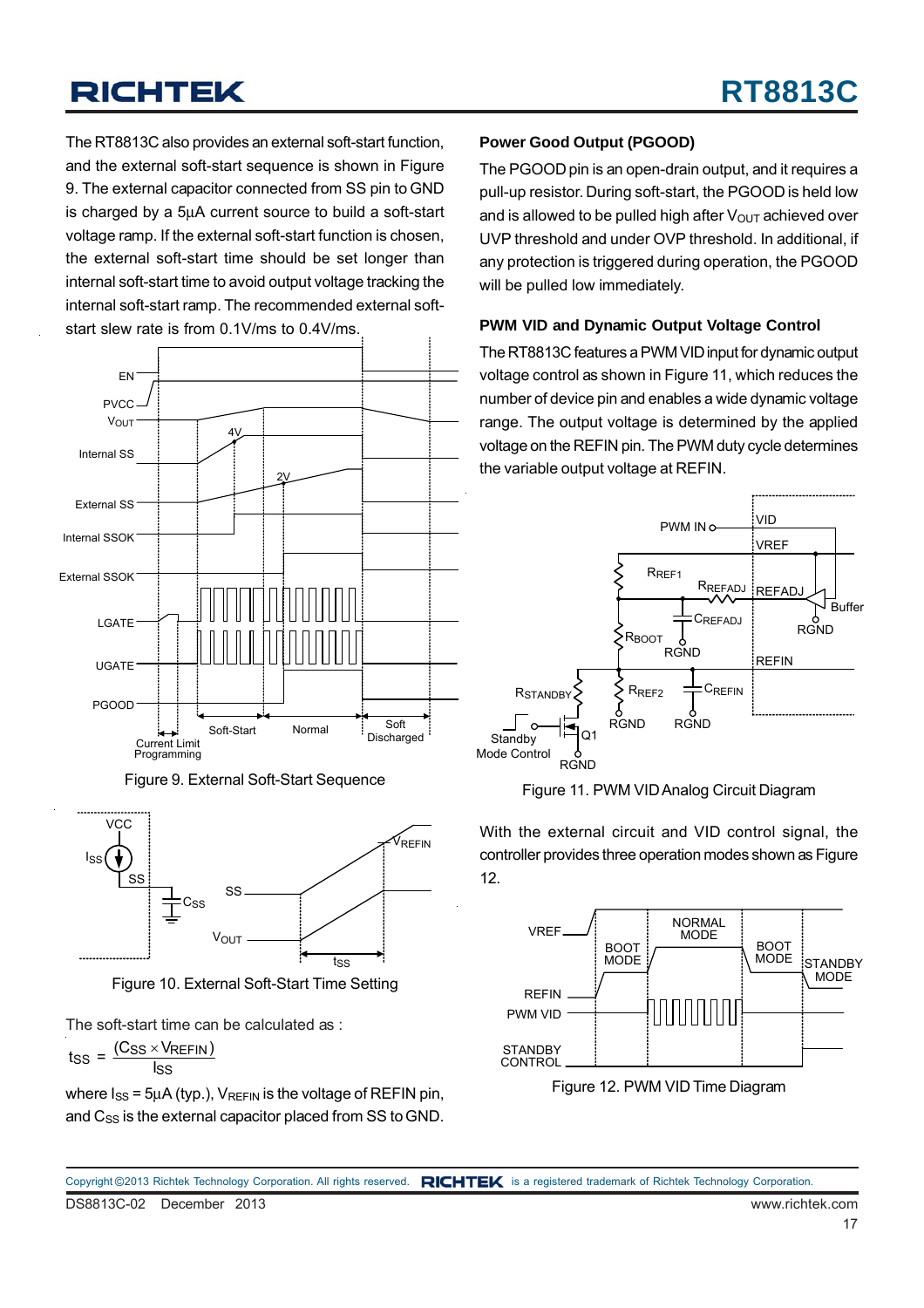

### **Boot Mode**

VID is not driven, and the buffer output is tri-state. At this time, turn off the switch Q1 and connect a resistor divider as shown in Figure 11 that can set the REFIN voltage to be  $V_{\text{BOOT}}$  as the following equation :

$$
V_{\text{BOOT}} = V_{\text{VREF}} \times \left(\frac{R_{\text{REF2}}}{R_{\text{REF1}} + R_{\text{REF2}} + R_{\text{BOOT}}}\right)
$$

where  $V_{VREF}$  = 2V (typ.)

Choose R<sub>REF2</sub> to be approximately 10kΩ, and the R<sub>REF1</sub> and  $R_{\text{BOOT}}$  can be calculated by the following equations :

$$
R_{REF1} + R_{BOOT} = \frac{R_{REF2} \times (V_{VREF} - V_{BOOT})}{V_{BOOT}}
$$

$$
R_{REF1} = \frac{R_{REF2} \times (V_{VREF} - V_{BOOT})}{V_{BOOT}} - R_{BOOT}
$$

$$
R_{BOOT} = \frac{R_{REF2} \times (V_{VREF} - V_{BOOT})}{V_{BOOT}} - R_{REF1}
$$

### **Standby Mode**

An external control can provide a very low voltage to meet  $V<sub>OUT</sub>$  operating in standby mode. If the VID pin is floating and switch Q1 is enabled as shown in Figure 11, the REFIN pin can be set for standby voltage according to the calculation below :

Vstandby = V<sub>VREF</sub>

 REF2 STANDBY  $\times \frac{\textsf{R}_\textsf{REF2} \textit{ // R}_\textsf{STANDBY}}{\textsf{R}_\textsf{REF1} + \textsf{R}_\textsf{BOOT} + (\textsf{R}_\textsf{REF2} \textit{ // R}_\textsf{STANDBY})}$ 

By choosing R<sub>REF1</sub>, R<sub>REF2</sub>, and R<sub>BOOT</sub>, the R<sub>STANDBY</sub> can be calculated by the following equation :

 $\mathsf{R}_{\mathsf{STANDBY}} =$ 

$$
\frac{R_{REF2} \times (R_{REF1} + R_{BOOT}) \times V_{STANDBY}}{R_{REF2} \times V_{REF} - V_{STANDBY} \times (R_{REF1} + R_{REF2} + R_{BOOT})}
$$

-R<sub>REF1</sub>

### **Normal Mode**

If the VID pin is driven by a PWM signal and switch Q1 is disabled as shown in Figure 11, the  $V_{REFIN}$  can be adjusted from  $V_{min}$  to  $V_{max}$ , where  $V_{min}$  is the voltage at zero percent PWM duty cycle and  $V_{\text{max}}$  is the voltage at one hundred percent PWM duty cycle. The  $V_{min}$  and  $V_{max}$  can be set by the following equations :

$$
V_{min} = V_{VREF} \times \frac{R_{REF2}}{R_{REF2} + R_{BOOT}}
$$
\n
$$
\times \frac{R_{REF1} / I (R_{BOOT} + R_{REF2})}{R_{REF1} + [R_{REFADJ} / I (R_{BOOT} + R_{REF2})]}
$$
\n
$$
V_{max} = V_{VREF} \times \frac{R_{REF2}}{(R_{REF1} / I (R_{REFADJ}) + R_{BOOT} + R_{REF2})}
$$

By choosing  $R_{REF1}$ ,  $R_{REF2}$ , and  $R_{BOOT}$ , the  $R_{REFADJ}$  can be calculated by the following equation :

$$
R_{REFADJ} = \frac{R_{REF1} \times V_{min}}{V_{max} - V_{min}}
$$

The relationship between VID duty and  $V_{REFIN}$  is shown in Figure 13, and  $V_{\text{OUT}}$  can be set according to the calculation below :

$$
V_{OUT} = V_{min} + N \times V_{STEP}
$$

where  $V_{\text{STEP}}$  is the resolution of each voltage step 1.

$$
V_{\text{STEP}} = \frac{(V_{\text{max}} - V_{\text{min}})}{N_{\text{max}}}
$$

where N<sub>max</sub> is the number of total available voltage steps and N is the number of step at a specific  $V_{\text{OUT}}$ . The dynamic voltage VID period ( $T_{vid} = T_u \times N_{max}$ ) is determined by the unit pulse width  $(T_u)$  and the available step number ( $N_{max}$ ). The recommended  $T_u$  is 27ns.



Figure 13. PWM VID Analog Output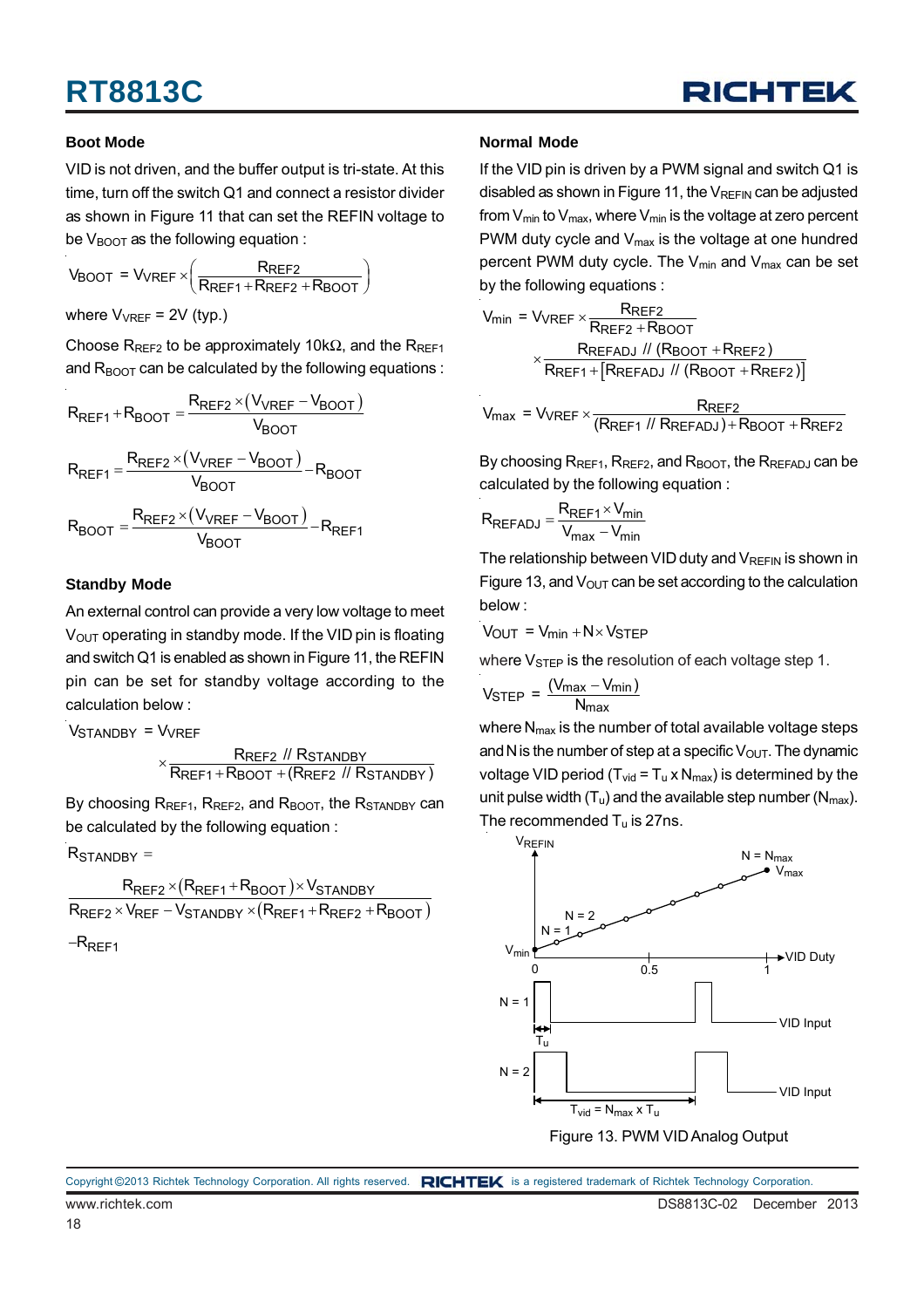### **VID Slew Rate Control**

In RT8813C, the  $V_{REFIN}$  slew rate is proportional to PWM VID duty. The rising time and falling time are the same because the voltage of REFIN pin traveling is the same. In normal mode, the  $V_{RFFIN}$  slew rate SR can be estimated by C<sub>REFADJ</sub> or C<sub>REFIN</sub> as the following equation :

When choose CREEADJ:

Rsr = [(Rref1 // Rrefadj)]// (Rboot +Rref2) REFIN\_Final <sup>—</sup> VREFIN\_initial  $\mathsf{SR} = \frac{(\mathsf{V}\mathsf{REFIN\_Final} - \mathsf{V}\mathsf{REFIN\_initial}) \times 80\%}{2.2\mathsf{RS}\mathsf{R}\mathsf{C}\mathsf{REFADJ}}$ 

When choose CREEIN:

 $\mathsf{R}_{\mathsf{S}\mathsf{R}}$  =  $\big\lfloor(\mathsf{R}_{\mathsf{REF1}}$  //  $\mathsf{R}_{\mathsf{REFADJ}})$  +  $\mathsf{R}_{\mathsf{BOOT}}\big\rfloor$  //  $\mathsf{R}_{\mathsf{REF2}}$  ${\sf REFIN\_Final-VEREFIN\_initial}$ ) $\times$  $\text{SR} = \frac{(\text{VREFIN\_Final} - \text{VREFIN\_initial}) \times 80\%}{2.2\text{RSRCREFIN}}$ 

The recommend SR is estimated by CREFADJ.

### **Current limit**

The RT8813C provides cycle-by-cycle current limit control by detecting the PHASE voltage drop across the low-side MOSFET when it is turned on. The current limit circuit employs a unique "valley" current sensing algorithm as shown in Figure 14. If the magnitude of the current sense signal at PHASE is above the current limit threshold, the PWM is not allowed to initiate a new cycle.



In order to provide both good accuracy and a cost effective solution, the RT8813C supports temperature compensated MOSFET R<sub>DS(ON)</sub> sensing.

In an over-current condition, the current to the load exceeds the average output inductor current. Thus, the output voltage falls and eventually crosses the under-voltage protection threshold, inducing IC shutdown.

### **Current Limit Setting**

Current limit threshold can be set by a resistor  $(R_{OCSFT})$ between LGATE1 and GND. Once PVCC exceeds the POR threshold and chip is enabled, an internal current source  $I_{OCSFT}$  flows through  $R_{OCSFT}$ . The voltage across ROCSET is stored as the current limit protection threshold  $V_{OCSFT}$ . The threshold range of  $V_{OCSFT}$  is 50mV to 400mV. After that, the current source is switched off.

 $R_{OCSFT}$  can be determined using the following equation :

$$
R_{OCSET} = \frac{(I_{VALLEY} \times R_{LGDS(ON)}) + 40mV}{I_{OCSET}}
$$

where  $I_{VAI, IFY}$  represents the desired inductor limit current (valley inductor current) and  $I_{OCSET}$  is current limit setting current which has a temperature coefficient to compensate the temperature dependency of the  $R_{DS(ON)}$ .

If  $R_{OCSFT}$  is not present, there is no current path for  $I_{OCSFT}$ to build the current limit threshold. In this situation, the current limit threshold is internally preset to 400mV (typical).

### **Negative Current Limit**

The RT8813C supports cycle-by-cycle negative current limit. The absolute value of negative current limiting threshold is the same with the positive current limit threshold. If negative inductor current is rising to trigger negative current limit, the low-side MOSFET will be turned off and the current will flow to input side through the body diode of the high-side MOSFET. At this time, output voltage tends to rise because this protection limits current to discharge the output capacitor. In order to prevent shutdown because of over-voltage protection, the low-side MOSFET is turned on again 400ns after it is turned off. If the device hits the negative current limit threshold again before output voltage is discharged to the target level, the low-side MOSFET is turned off and process repeats. It ensures maximum allowable discharge capability when output voltage continues to rise. On the other hand, if the output is discharged to the target level before negative current limit threshold is reached, the low-side MOSFET is turned off, the high-side MOSFET is then turned on, and the device keeps normal operation.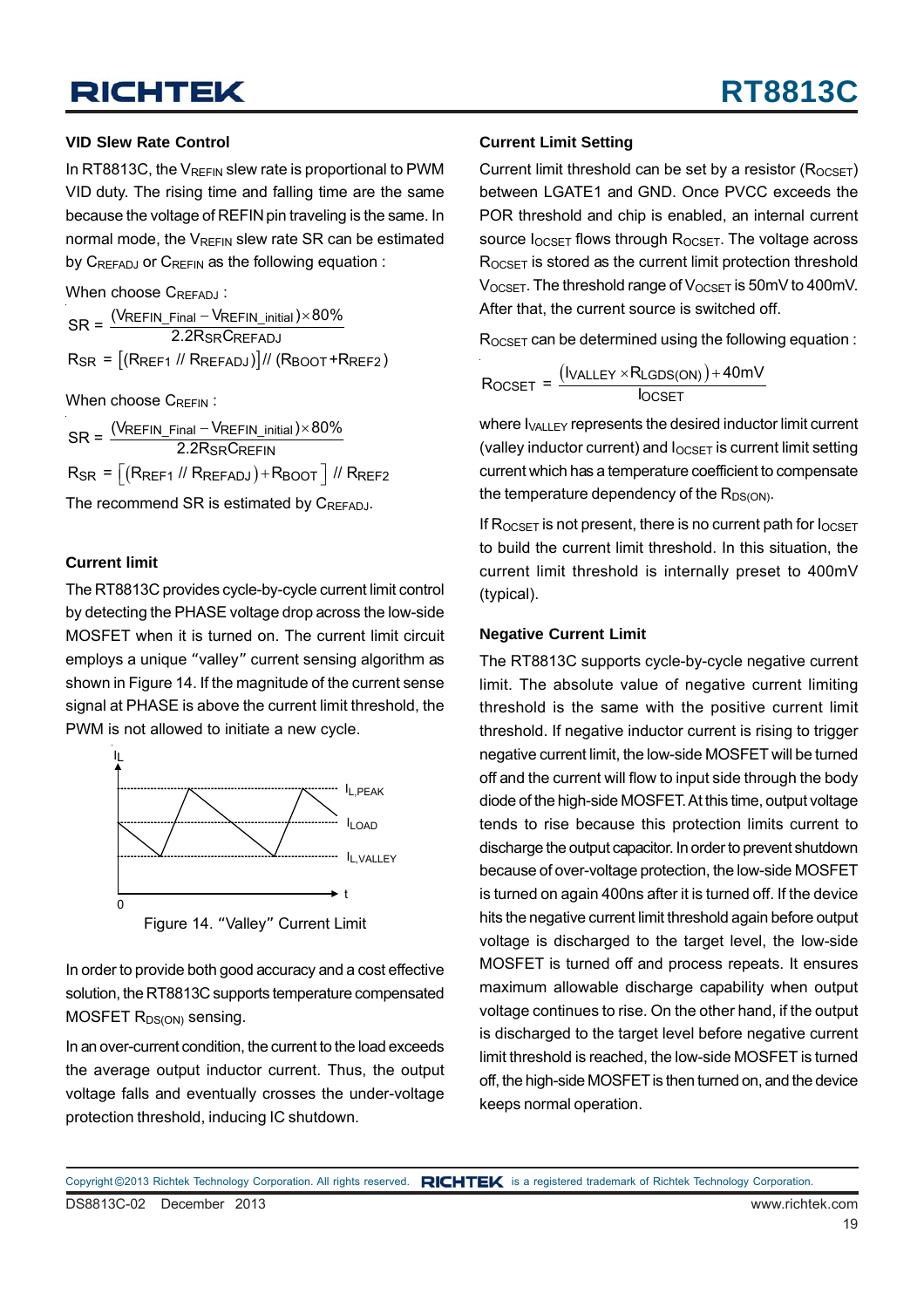### **Current Balance**

The RT8813C implements current balance mechanism in the current loop. The RT8813C senses per phase current signal and compares it with the average current. If the sensed current of any particular phase is higher than the average current, the on-time of this phase will be decreased.

The current balance accuracy is major related with onresistance of low side MOSFET  $(R<sub>1</sub>GB0S(ON))$ . That is, in practical application, using lower R<sub>LG,DS(ON)</sub> will reduce the current balance accuracy.

### **Output Over-Voltage Protection (OVP)**

The output voltage can be continuously monitored for overvoltage protection. If REFIN voltage is lower than 1.33V, the over voltage threshold follows to absolute over voltage 2V. If REFIN voltage is higher than 1.33V, the over voltage threshold follows relative over voltage 1.5 x  $V_{REFIN}$ . When OVP is triggered, UGATE goes low and LGATE is forced high. The RT8813C is latched once OVP is triggered and can only be released by PVCC or EN power on reset. A 5μs delay is used in OVP detection circuit to prevent false trigger.

### **Output Under-Voltage Protection (UVP)**

The output voltage can be continuously monitored for undervoltage protection. When the output voltage is less than 40% of its set voltage, under-voltage protection is triggered and then all UGATEx and LGATEx gate drivers are forced low. There is a 3μs delay built in the UVP circuit to prevent false transitions. During soft-start, the UVP blanking time is equal to PGOOD blanking time.

### **Thermal Monitoring and Temperature Reporting**

The RT8813C provides thermal monitoring function in 2/1 phase operation via sensing the TSNS pin voltage, and which can indicate ambient temperature through the voltage divider  $R_{\text{OTSET}}$  and  $R_{\text{NTC}}$  shown in Figure 15. The voltage of  $V<sub>TSNS</sub>$  is typically set to be higher than 1V. When ambient temperature rises,  $V_{TSNS}$  will fall and the TALERT signal will be pulled to low level if TSNS voltage drops below 1V.



RICHTEL

Figure 15. External OTP Setting

ROTSET can be determined using the following equation :  $\text{ROTSET} = \text{RNTC}, \text{TC} \left( \text{V} \text{x} - 1 \right)$ 

where  $R_{NTC.T°C}$  is the thermistor's resistance at OTP trigger temperature.

The standard formula for the resistance of the NTC thermistor as a function of temperature is given by :

$$
R_{\text{NTC},T^{\circ}\text{C}} = R_{25^{\circ}\text{C}} \times e^{\left\{ \beta \left[ \left( \frac{1}{T + 273} \right) - \left( \frac{1}{298} \right) \right] \right\}}
$$

where  $R_{25\degree C}$  is the thermistor's nominal resistance at room temperature 25°C, β (beta) is the thermistor's material constant in Kelvins, and T is the thermistor's actual temperature in Celsius.

### **MOSFET Gate Driver**

The RT8813C integrates high current gate drivers for the MOSFETs to obtain high efficiency power conversion in synchronous Buck topology. A dead-time is used to prevent the crossover conduction for high-side and low-side MOSFETs. Because both the two gate signals are off during the dead-time, the inductor current freewheels through the body diode of the low-side MOSFET. The freewheeling current and the forward voltage of the body diode contribute power losses to the converter. The RT8813C employs adaptive dead-time control scheme to ensure safe operation without sacrificing efficiency. Furthermore, elaborate logic circuit is implemented to prevent cross conduction. For high output current applications, two power MOSFETs are usually paralleled to reduce  $R_{DS(ON)}$ . The gate driver needs to provide more current to switch on/off these paralleled MOSFETs. Gate driver with lower source/sink current capability results in longer rising/falling time in gate signals and higher switching loss. The RT8813C embeds high current gate drivers to obtain high efficiency power conversion.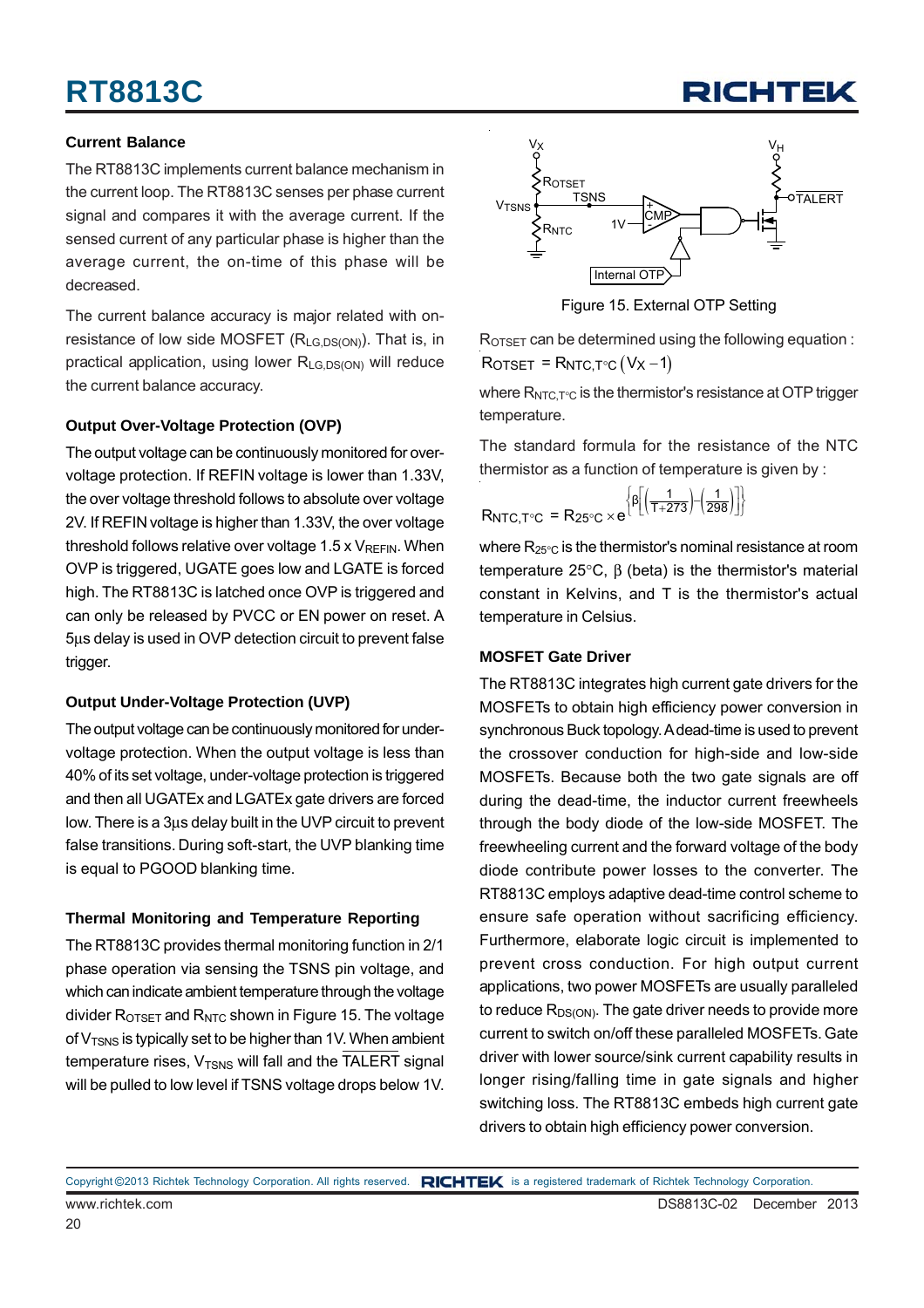### **Inductor Selection**

Inductor plays an importance role in step-down converters because the energy from the input power rail is stored in it and then released to the load. From the viewpoint of efficiency, the DC Resistance (DCR) of inductor should be as small as possible to minimize the copper loss. In additional, the inductor occupies most of the board space so the size of it is important. Low profile inductors can save board space especially when the height is limited. However, low DCR and low profile inductors are usually not cost effective.

Additionally, higher inductance results in lower ripple current, which means the lower power loss. However, the inductor current rising time increases with inductance value. This means the transient response will be slower. Therefore, the inductor design is a trade-off between performance, size and cost.

In general, inductance is designed to let the ripple current ranges between 20% to 40% of full load current. The inductance can be calculated using the following equation :

 $L_{min} = \frac{V_{IN} - V_{OUT}}{F_{SW} \times k \times l_{OUT\_rated}} \times \frac{V_{OUT}}{V_{IN}}$ 

where k is the ratio between inductor ripple current and rated output current.

### **Input Capacitor Selection**

Voltage rating and current rating are the key parameters in selecting input capacitor. Generally, input capacitor has a voltage rating 1.5 times greater than the maximum input voltage is a conservatively safe design.

The input capacitor is used to supply the input RMS current, which can be approximately calculated using the following equation :

IRMS =  $I_{\text{OUT}} \times \sqrt{\frac{V_{\text{OUT}}}{V_{\text{IN}}}} \times \left(1 - \frac{V_{\text{OUT}}}{V_{\text{IN}}}\right)$ 

The next step is to select proper capacitor for RMS current rating. Use more than one capacitor with low Equivalent Series Resistance (ESR) in parallel to form a capacitor bank is a good design. Besides, placing ceramic capacitor close to the Drain of the high-side MOSFET is helpful in reducing the input voltage ripple at heavy load.

### **Output Capacitor Selection**

The output filter capacitor must have ESR low enough to meet output ripple and load transient requirement, yet have high enough ESR to satisfy stability requirements. Also, the capacitance must be high enough to absorb the inductor energy going from a full load to no load condition without tripping the OVP circuit. Organic semiconductor capacitor(s) or special polymer capacitor(s) are recommended.

### **MOSFET Selection**

The majority of power loss in the step-down power conversion is due to the loss in the power MOSFETs. For low voltage high current applications, the duty cycle of the high-side MOSFET is small. Therefore, the switching loss of the high-side MOSFET is of concern. Power MOSFETs with lower total gate charge are preferred in such kind of application.

However, the small duty cycle means the low-side MOSFET is on for most of the switching cycle. Therefore, the conduction loss tends to dominate the total power loss of the converter. To improve the overall efficiency, the MOSFETs with low  $R_{DS(ON)}$  are preferred in the circuit design. In some cases, more than one MOSFET are connected in parallel to further decrease the on-state resistance. However, this depends on the low-side MOSFET driver capability and the budget.

### **Thermal Considerations**

For continuous operation, do not exceed absolute maximum junction temperature. The maximum power dissipation depends on the thermal resistance of the IC package, PCB layout, rate of surrounding airflow, and difference between junction and ambient temperature. The maximum power dissipation can be calculated by the following formula :

 $P_{D(MAX)} = (T_{J(MAX)} - T_A) / \theta_{JA}$ 

where  $T_{J(MAX)}$  is the maximum junction temperature,  $T_A$  is the ambient temperature, and  $\theta_{JA}$  is the junction to ambient thermal resistance.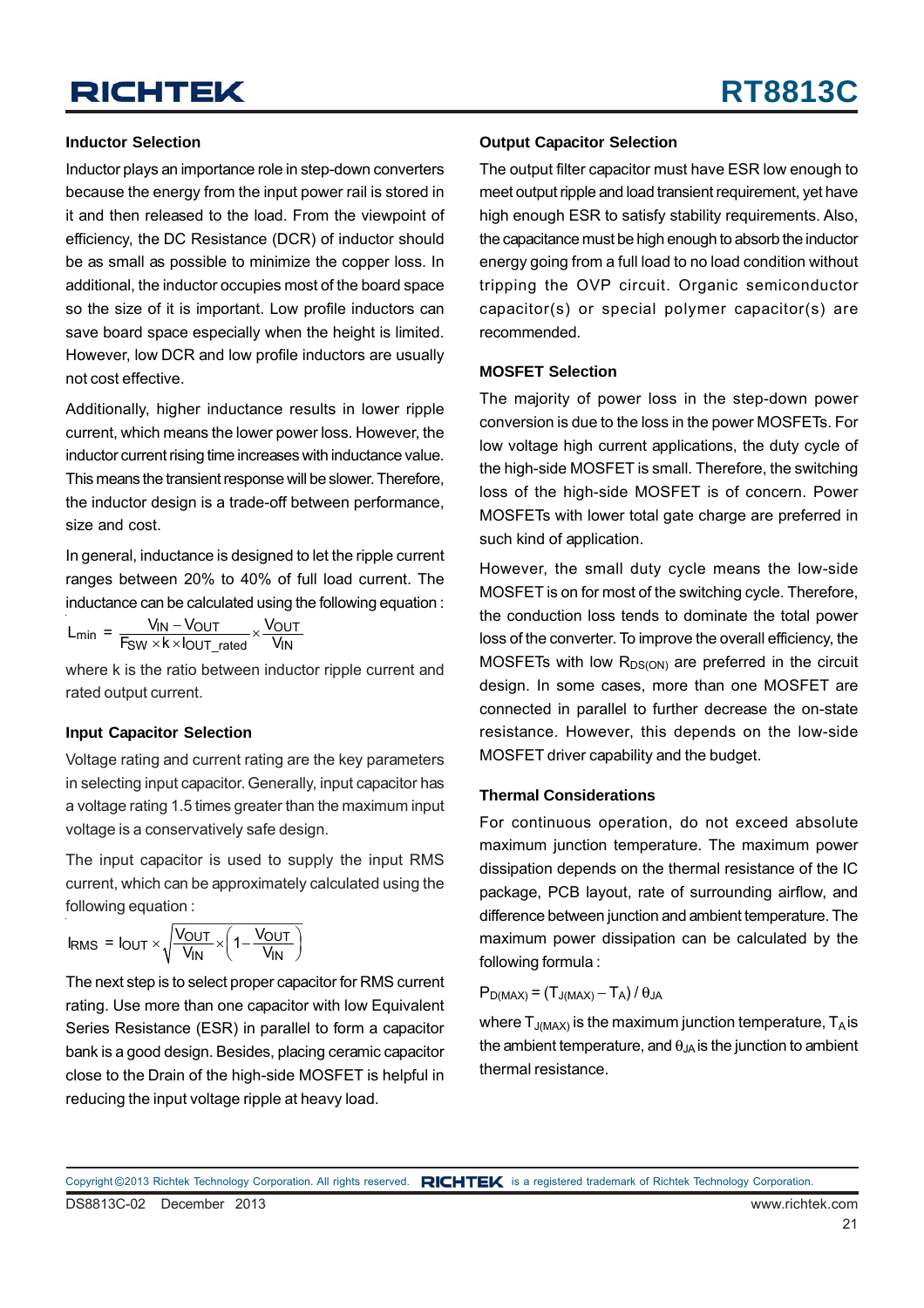For recommended operating condition specifications, the maximum junction temperature is 125°C. The junction to ambient thermal resistance,  $\theta_{JA}$ , is layout dependent. For WQFN-24L 4x4 package, the thermal resistance,  $\theta_{JA}$ , is 28°C/W on a standard JEDEC 51-7 four-layer thermal test board. The maximum power dissipation at  $T_A$  = 25°C can be calculated by the following formula :

P<sub>D(MAX)</sub> = (125°C – 25°C) / (28°C/W) = 3.57W for WQFN-24L 4x4 package

The maximum power dissipation depends on the operating ambient temperature for fixed  $T_{J(MAX)}$  and thermal resistance,  $θ<sub>JA</sub>$ . The derating curve in Figure 16 allows the designer to see the effect of rising ambient temperature on the maximum power dissipation.





### **Layout Considerations**

Layout is very important in high frequency switching converter design. If designed improperly, the PCB could radiate excessive noise and contribute to the converter instability. Following layout guidelines must be considered before starting a layout for RT8813C.

- ▶ Place the RC filter as close as possible to the PVCC pin.
- $\triangleright$  Keep current limit setting network as close as possible to the IC. Routing of the network should avoid coupling to high voltage switching node.
- Connections from the drivers to the respective gate of the high-side or the low-side MOSFET should be as short as possible to reduce stray inductance.
- All sensitive analog traces and components such as VSNS, RGND, EN, PSI, VID, PGOOD, VREF, TON VREFADJ, VREFIN and TSNS should be placed away from high voltage switching nodes such as PHASE, LGATE, UGATE, or BOOT nodes to avoid coupling. Use internal layer(s) as ground plane(s) and shield the feedback trace from power traces and components.
- Power sections should connect directly to ground plane(s) using multiple vias as required for current handling (including the chip power ground connections). Power components should be placed to minimize loops and reduce losses.